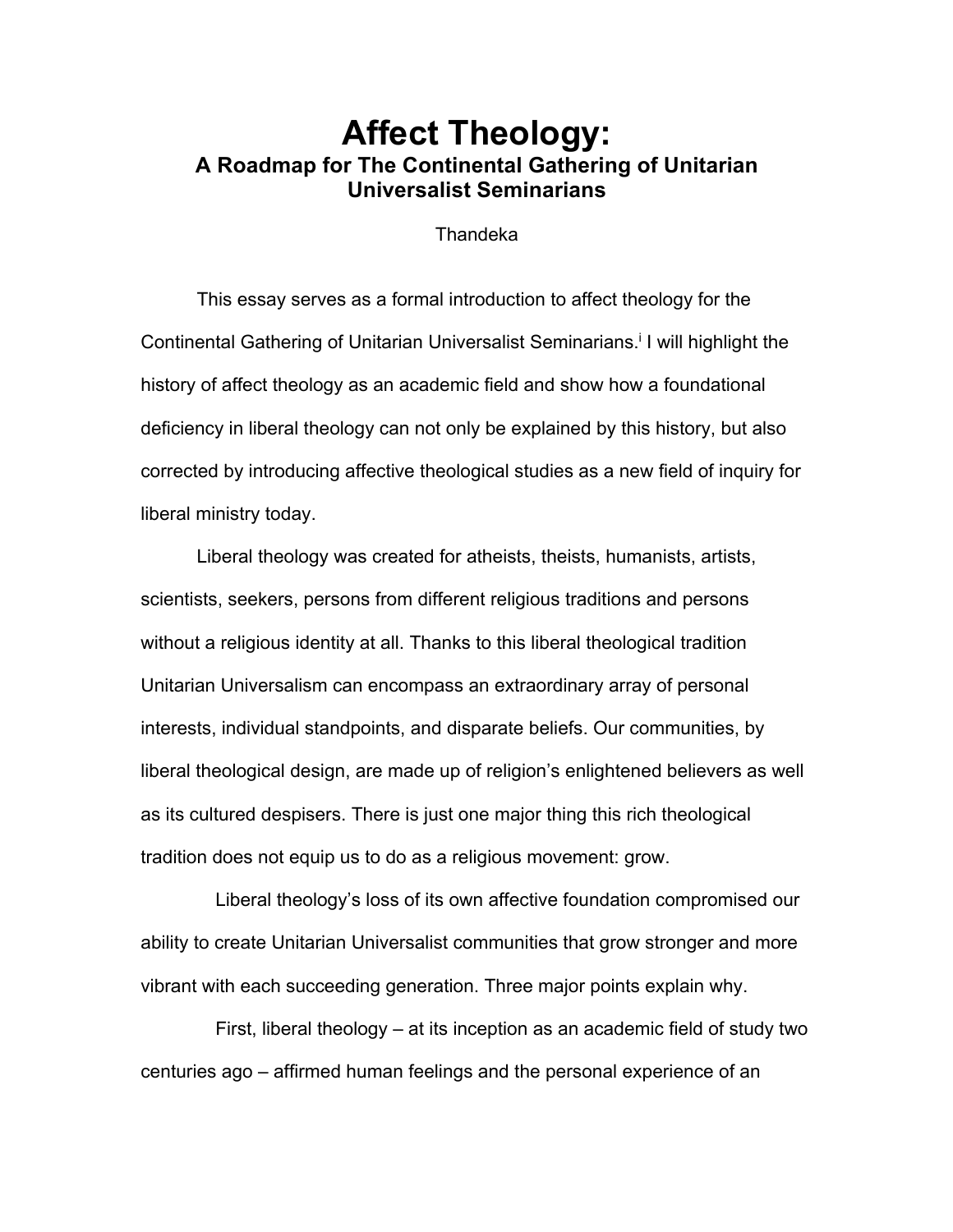exalted change of heart as foundational to liberal faith. But the investigation of the affective dimension of human experience was excluded from liberal theology's design.

Second, ministry students have studied faith traditions not to strengthen the heart of their own faith but instead to interrogate their religious ideas as an academic field of inquiry. Ministers thus learned how to sideline the heart of their own faith in order to focus their minds on the nature and structure of religious beliefs and doctrines.

Third, the sanctuaries these academically trained ministers served became "corpse-cold," as Emerson noted almost two centuries ago. The warmth was gone from their words, the feelings that spark thoughts and kindle ideas were vacated, the heart of liberal faith froze.

My essay explores how this emotionally disabling theological agenda took shape so that its history need not be your destiny. I begin with seven basic steps that take us from nineteenth-century Prussia to you. And then I offer an eighth step into the future.

#### **The First Step: A Letter From the King of Prussia**

On September 27, 1817, Friedrich Schleiermacher, dean of the theological faculty at the University of Berlin and president of the United Synod of Berlin, received a letter from Friedrich Wilhelm III, the King of Prussia. The King, the highest bishop of Schleiermacher's own Calvinist tradition, wanted to celebrate the Lord's Supper with his Lutheran wife. So he asked Schleiermacher and the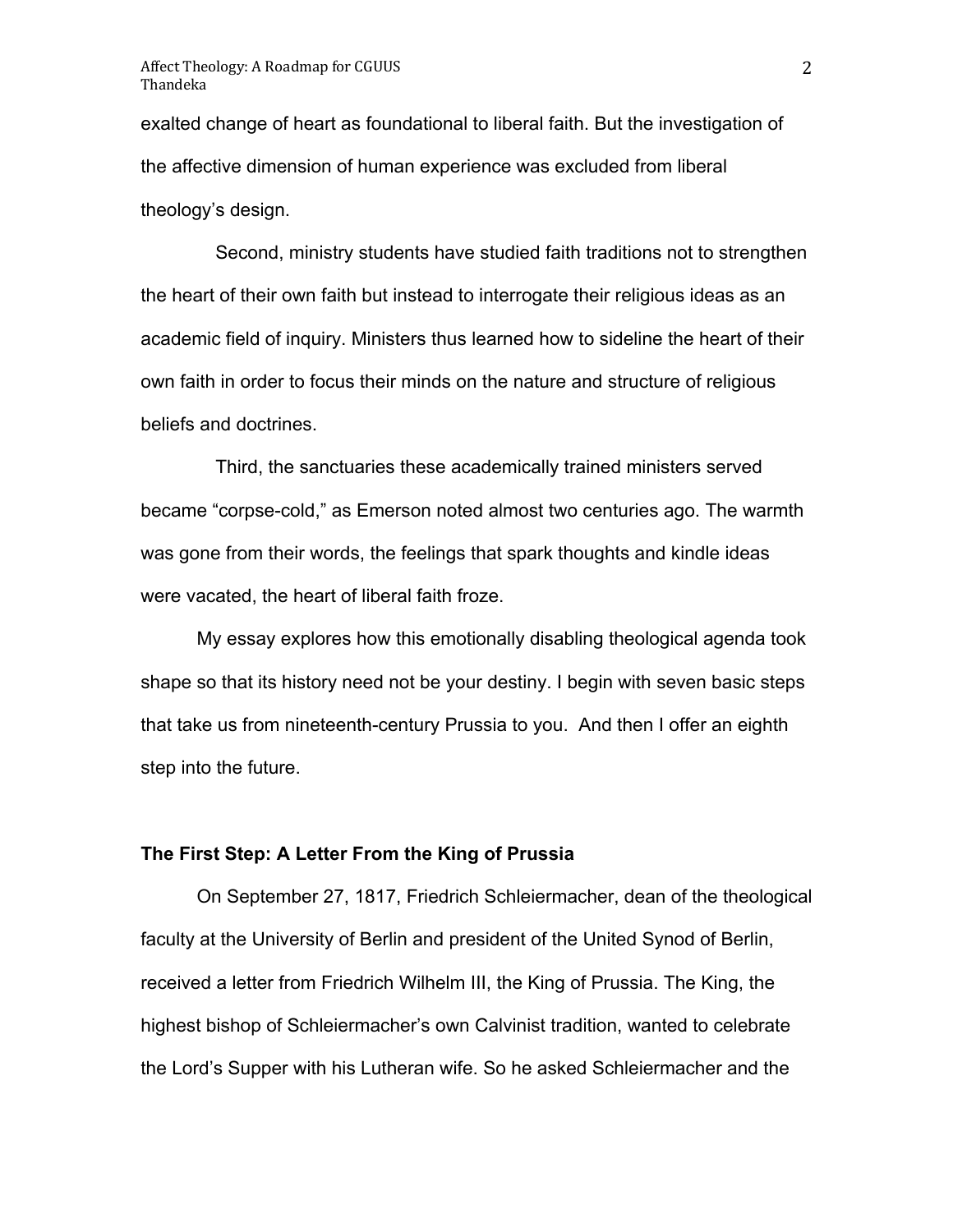synod of Lutheran and Reformed minsters to construct a service the couple could participate in together without violating their own respective Protestant traditions, doctrines, and beliefs.

Schleiermacher and the other members of the synod acceded to the king's request and wrote a United Evangelical worship service and celebration of the Lord's Supper for the King and his wife. The service took place with 63 heads of state and ministers present. Five years later, the full union of the Lutheran and Reformed churches took place. On Palm Sunday in 1822, the Evangelical Church of Prussia was born.<sup>ii</sup>

#### **The Second Step: Schleiermacher's New Theology for the New Church**

Schleiermacher now set out to write a systematic theology for the Evangelical Church of Prussia that could be affirmed by both Lutherans and Calvinists. The shared foundation of their Christian faith, Schleiermacher reasoned, could not be their respective creedal beliefs and doctrines because these protocols separated the two traditions and made them distinct. What, then was left as their shared foundation of faith? Schleiermacher's answer: Feeling. More precisely, emotions, which thanks to a given religious community's practices and beliefs, were turned into pious Lutheran or Reformed feelings within its individual members. This process of altering raw emotions so that they become religious feelings, Schleiermacher concluded, is the foundational reference shared by both traditions. Religious communities transform and upgrade emotions into pious feelings.

3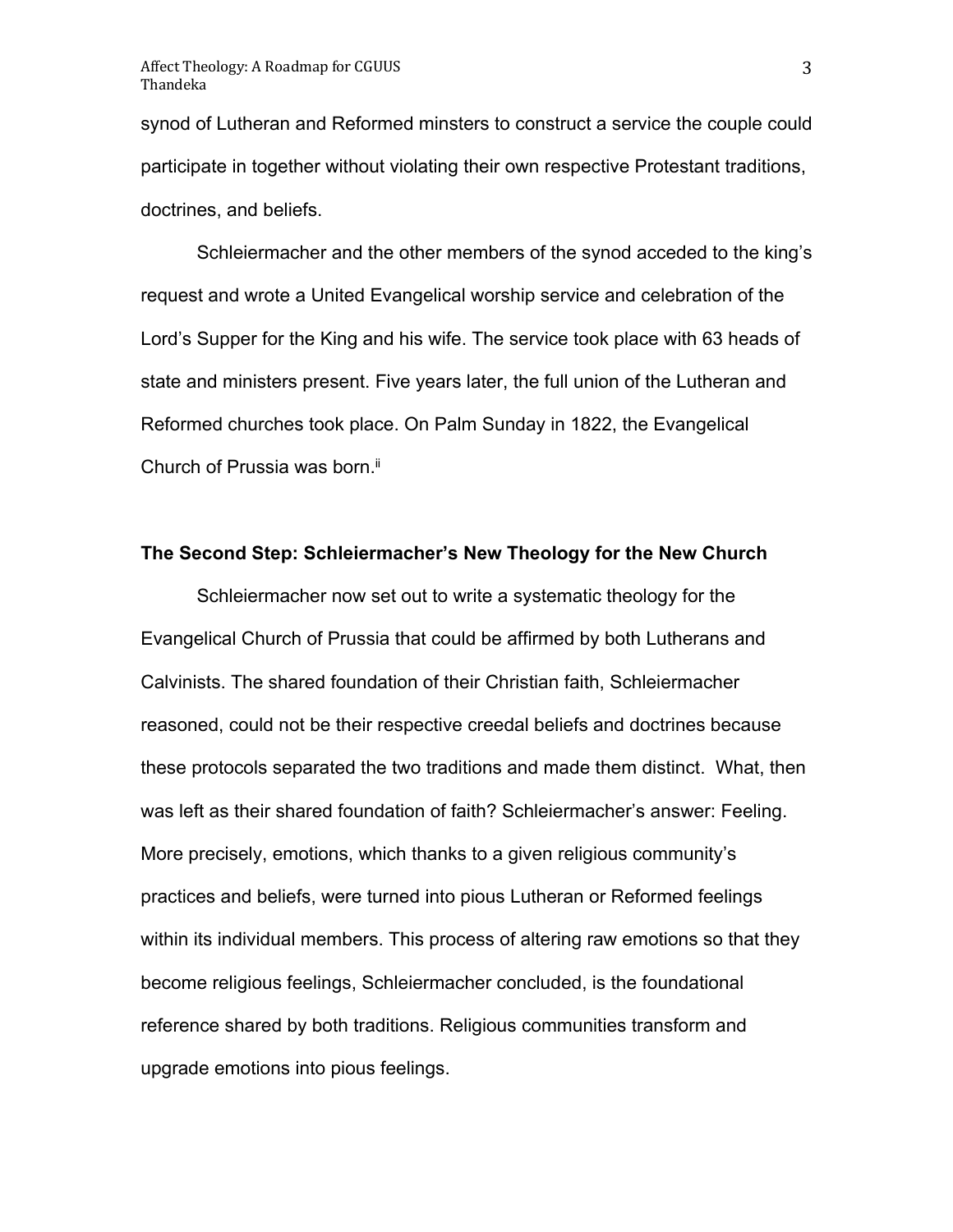To make this common ground of faith self-evident to his readers, Schleiermacher did two basic things. (1) He first redefined the term "affect" [*Affekt*]. He did so to help his readers think about *affect* as a physical fact of the human spirit rather than simply as another term that referred to the human spirit [Geist] as disembodied.<sup>iii</sup> (2) He then invited his readers to track how their own triggered emotions get changed into pious emotional states. Schleiermacher wanted them to gain first-hand self-knowledge of the role their own bodies play in creating religious experiences.

Schleiermacher thus invited his readers to pay attention to the physical state of their own souls using his newly defined term. To "care for souls," in Schleiermacher's lexicon, now meant to pay attention to human affections.<sup>iv</sup> And affects, in this new scheme of things, were the product of stimulated "nerves or whatever else is the first ground and seat of motions in the human body." They were the primal reference for discourse on faith, i.e., theology. Schleiermacher's new theological system was thus an "*Affekt Theology*," if you will, a way of tracking religious claims, feelings and ideas from the standpoint of triggered emotions.

Accordingly, Schleiermacher's new theological system did not refer to God, the Holy Spirit, or to Christ as its first and primary reference. Rather, he made the somatic movements of the human nervous system, which he called the human soul [*Seele*], the new bedrock reference for theological studies.<sup>vi</sup>

Schleiermacher called the primary affective state for theological reflection the feeling of being utterly dependent upon and an inextricable part of life itself.<sup>vii</sup>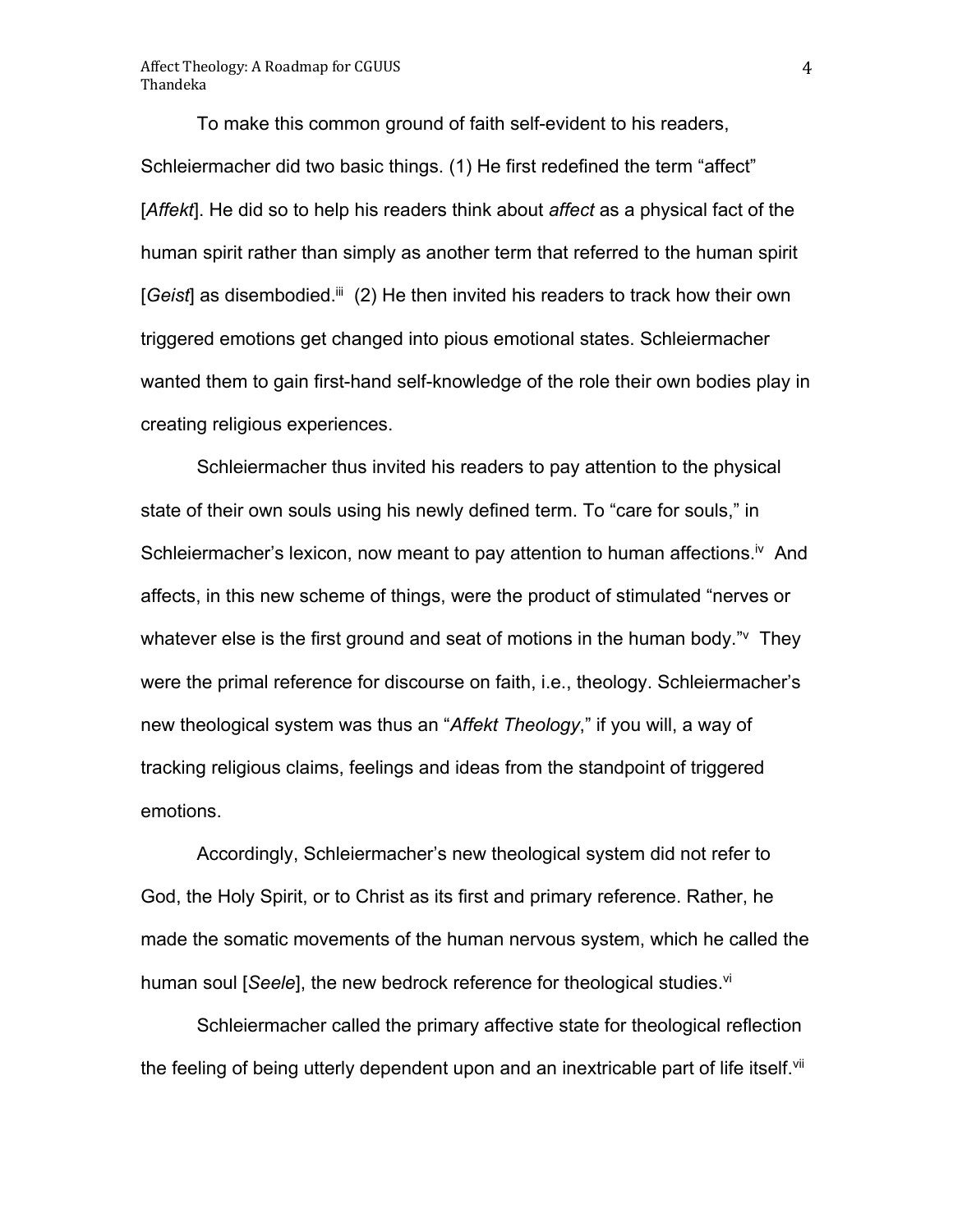The first idea that comes to mind to make sense of this feeling, Schleiermacher argued in his *magnum opus, The Christian Faith*, is "God." But the immediate reference point for this idea, Schleiermacher insisted, is not God but rather the human feeling of being absolutely dependent upon life itself  $-$  all of it.<sup>viii</sup>

He then went on to refer to the idea "God" as (1) **a result of** the personal, immediate self-awareness of this human feeling of absolute dependence. The term "God" is the first idea that comes to mind, Schleiermacher argued, to explain the source of the feeling. He also explained the idea "God" as (2**) simultaneous with** the feeling.<sup>ix</sup> But to claim that something is simultaneous with the feeling and also a later reflection on the feeling is confusing.

As a result, Schleiermacher's theology was rife with conflicting claims, "concealments and ambiguities," as Karl Barth put it. Barth, as one of Schleiermacher's most influential twentieth-century critics, concluded that the basic source of these logical problems was Schleiermacher's attempt to put human emotions where the Holy Spirit belongs. By so doing, Barth argued, Schleiermacher compromised "a proper theology of the Holy Spirit [by offering up a] theology of [human self-] awareness." Schleiermacher, according to Barth, stripped theology of its "third" element, the Holy Spirit, which is theology's principle of mediation. As a consequence, Barth concluded, the distinction between man and God was lost.<sup>xi</sup> Schleiermacher, Barth insisted, had put culture – the acculturation and socialization process of human emotions – where it did not belong: in the "innermost sanctuary [of] his theology."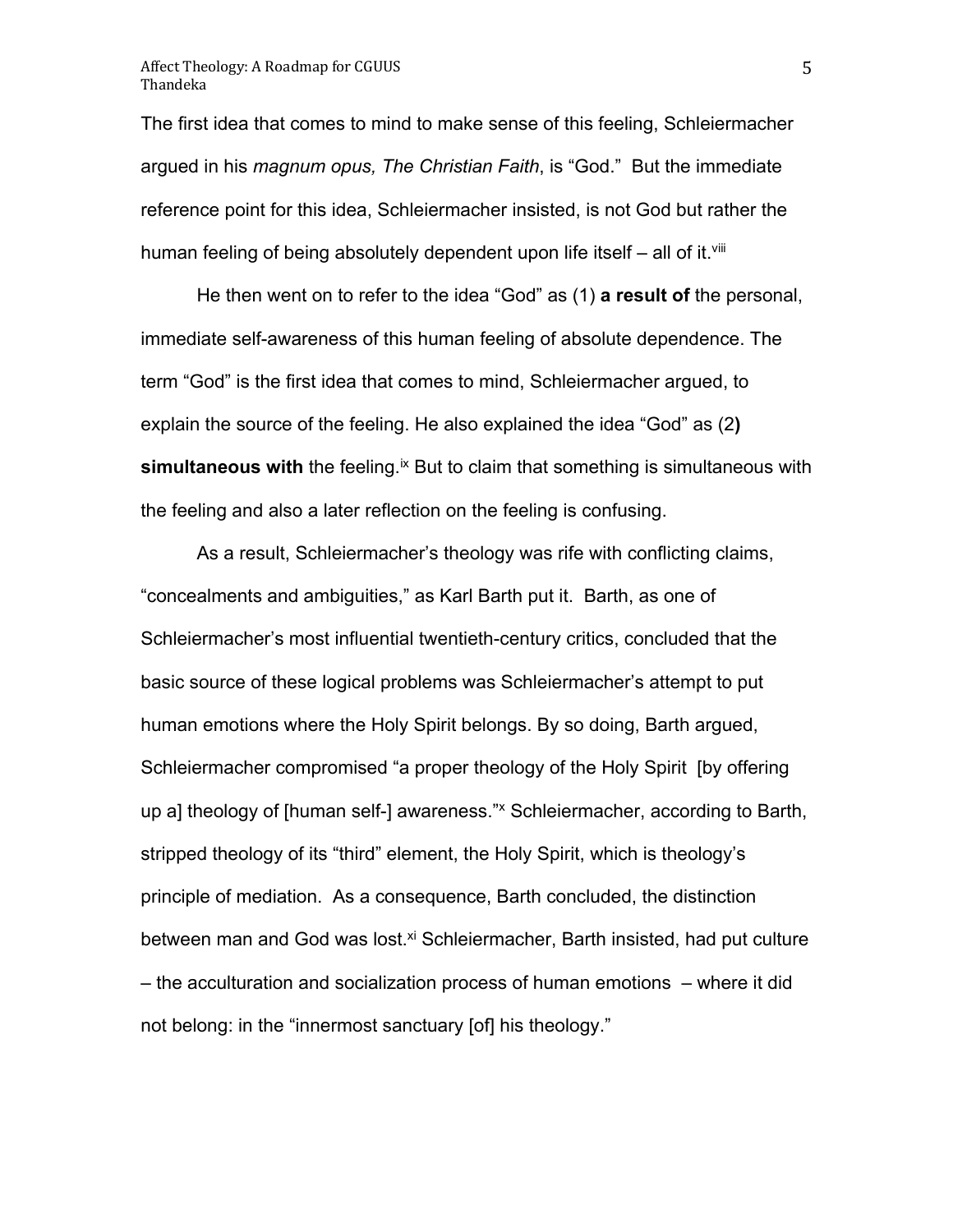And thus Karl Barth's core complaint against Schleiermacher: he had created a theological system that explained all Christian doctrines, practices, beliefs, and precepts as a study of the different ways in which human feelings are modified by the beliefs and practices of a particular religious community. Human experience rather than the Holy Spirit was now the place where pious feelings began.

Barth's critique was half right. Schleiermacher had indeed made human emotion and not the Holy Spirit the first reference for theological reflection. But Schleiermacher placed the study of human emotions and how they get triggered outside the academic field of theology. So Schleiermacher, contra Barth's claim, did not make the actual study of human emotions an immediate theological topic and concern. Instead, he relegated the actual study of the affective foundation of his theological scheme to ethics, psychology, philosophy, aesthetics and other academic fields and disciplines.<sup>xii</sup>

By consigning the study of the affective states of human consciousness to other fields, Schleiermacher kept human feelings out of the realm of his theology. But by so doing, he created a theological system without a delineated exploration of how human emotions function. His theology, in effect, lacked an adequate doctrine of human nature.

Unlike the use of *conscience* by Luther and Calvin, xill Schleiermacher did not make *Affekt* an innate *religious* capacity implanted in human nature by God as a link between God and human beings. Rather, *Affekt,* in Schleiermacher's system, is an aspect of human nature that can be shaped into a pious expression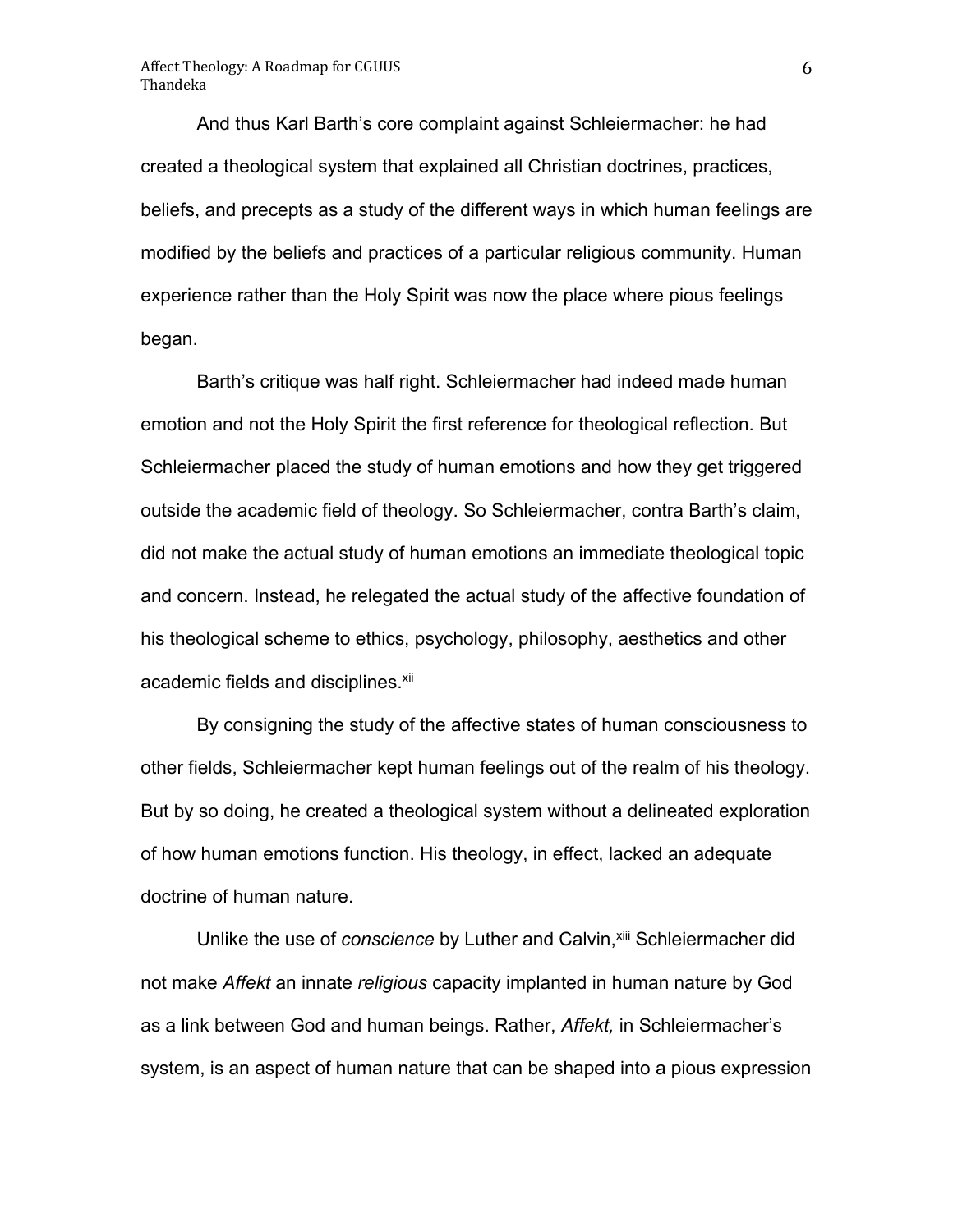but is not in itself pious. It is simply a neurological impulse. Schleiermacher, in sum, placed liberal theology's human foundation (i.e., its doctrine of human nature) where no one could find it: *outside* his theological system.

#### **The Third Step**: **The Search for the Foundation of Liberal Theology Begins**

The readers of Schleiermacher's *Christian Faith* could not find the foundation of his new theological system because it wasn't there. The study of triggered human emotions, for Schleiermacher, was not a theological discipline. Should it have been? Schleiermacher seemed to concede the point in a letter to his friend Dr. Friedrich Lücke. Schleiermacher had assumed, he now confessed, that the personal study by readers of their own triggered feelings would make his claims about the function of affect in the creation of pious feelings and religious ideas self-evident. Writes Schleiermacher:

I presumed – and I did not fail to say so – that all would somehow bring along with them in their immediate self-consciousness what was missing [in his text], so that no one would feel short-changed, even though the content was not presented in dogmatic form until later. But all these hints were overlooked because, as I said, many who were interested in the book . . . *did not bring with them anything that they would not receive first from dogmatics.* Should I not have rather begun my work with a description of Christian consciousness in its entirety?<sup>xiv</sup>

Was Schleiermacher's question rhetorical? It is not clear whether he was acknowledging the absence of detailed descriptions of the affective foundation of his theological system – and with it the absence of a clear delineation of the origins of "Christian consciousness" – as oversights he could or should try to correct within the boundaries of his new system. Nevertheless, his modern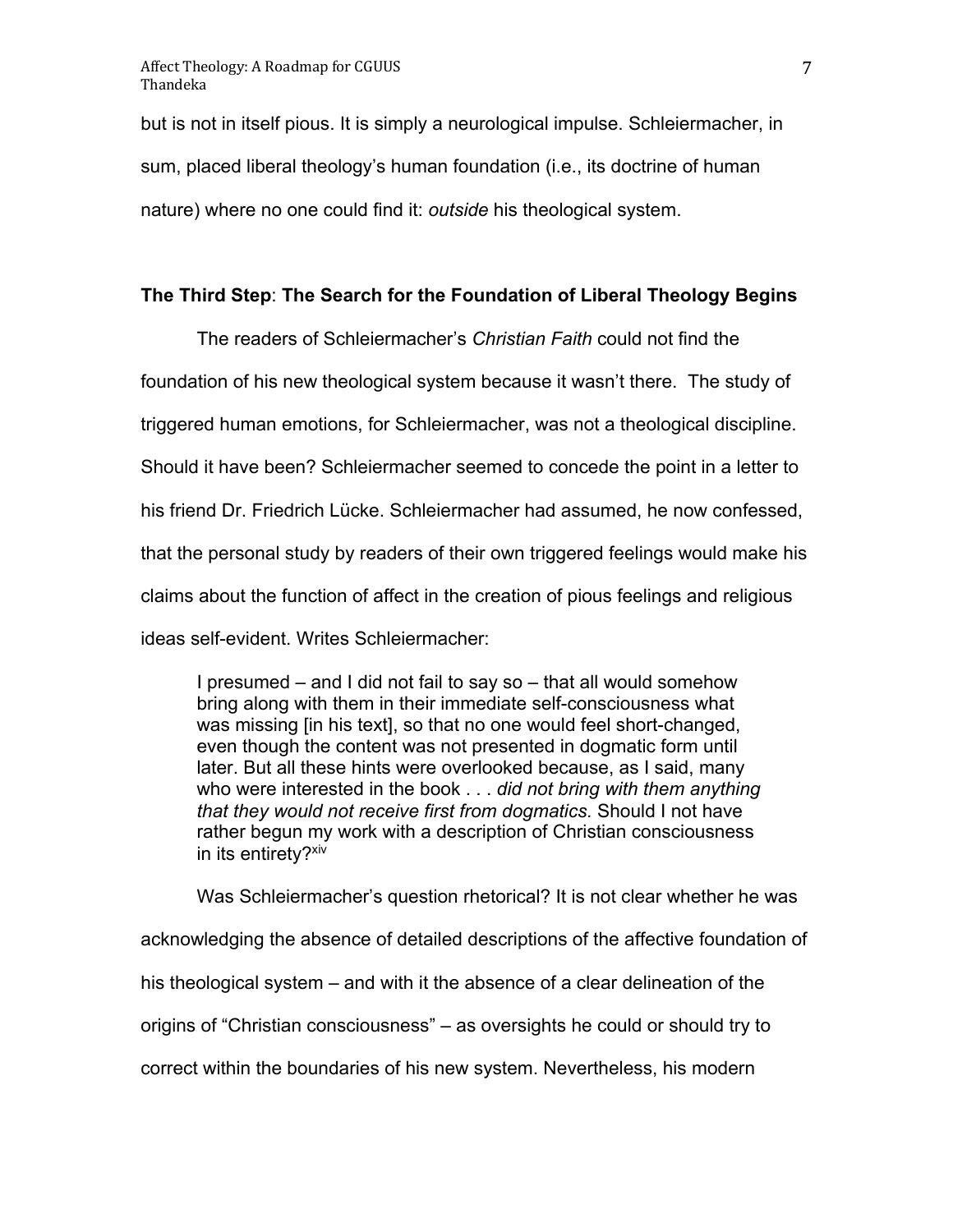theology, lacking this affective content, became cultural theology, as Barth rightly noted.xv

Liberal theology in America became prodigious in its creation of offspring: postliberal and postcolonial theologies, gender, racial, and ethnically defined identity-based theologies, and more.<sup>xvi</sup> The main achievement of American liberal theology toward the end of the twentieth century, Gary Dorrien observes, was diversity. And as American liberal theology became progressively "more liberationist, feminist, environmentalist, multiculturalist, and postmodernist," Dorrien concludes, the contested pronouncements of these contested theologies revealed the present impossibility of American liberal theology claiming for itself an uncontested foundation of and for liberal Christian theological studies as a secular, academic field of inquiry.<sup>xvii</sup>

The requirements for academic membership in these respective theological guilds also created a gap, as Carter Heyward, professor emerita at Episcopal Divinity School observed, between the theological studies of students in the progressive seminaries spawned by liberal theology's heirs and the ability of these students upon graduation to communicate with the congregations they were hired to serve. As Heyward pointedly notes, the students "spoke of transgressing religious and cultural boundaries while American politics and religion moved to the right."<sup>xviii</sup> Seminaries, theology schools, and religious studies programs became progressive collections of interest groups without a shared foundational ground.<sup>xix</sup>

8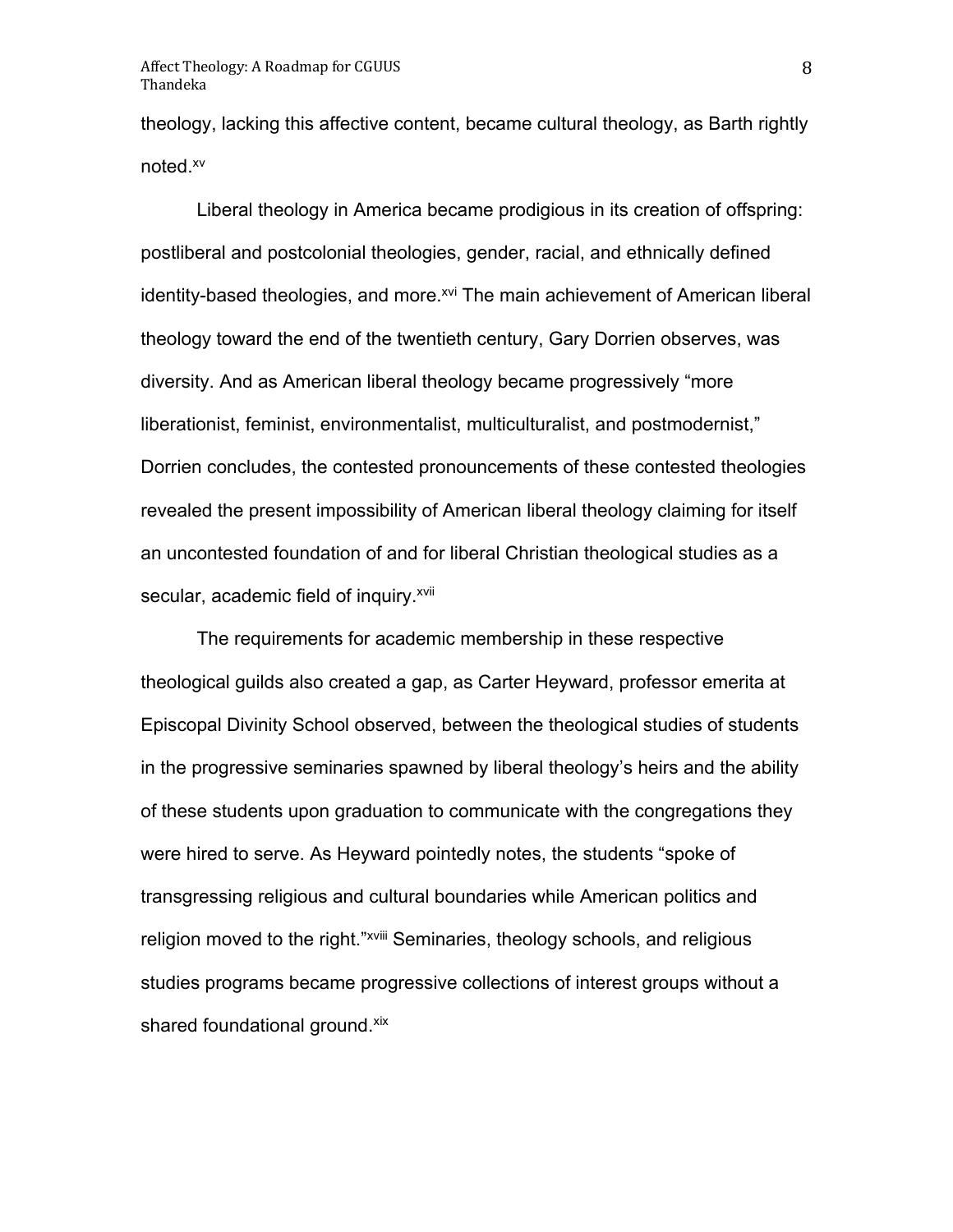This is the present academic environment in which you are being trained as Unitarian Universalist seminarians, with a telling result. You are being trained to think about religion as cultural studies, historical investigations, pastoral care strategies and social justice venues. But you are not being adequately trained to create religious services that change and heal congregants' hearts through liturgical practices that uplift emotions, the experiences of which are then affirmed and expanded upon homiletically. Congregants thus lack the firsthand experience in Sunday services of standing strong and steadfast on the side of love.

Our ministers are trained *to think about religion* rather than also to *practice it* affectively through the ways in which they structure their Sunday services. Congregants, just like their ministers, focus on ideas.

A story brings home this point.

#### *The Roxbury Congregation*

Several years ago, I attended the Sunday worship service of an evangelical mission church in a blighted, inner city community in Roxbury, Massachusetts. While in Boston for a conference, another minister and I attended a Sunday service led by a newly-credentialed minister who combined her liberal, UU social justice work with traditional, Christian mission work.

The small sanctuary was packed to overflowing with the truly dispossessed and downtrodden in this drug ridden, desperately poor, black and brown Roxbury community. The evangelical spirit of the minister's traditional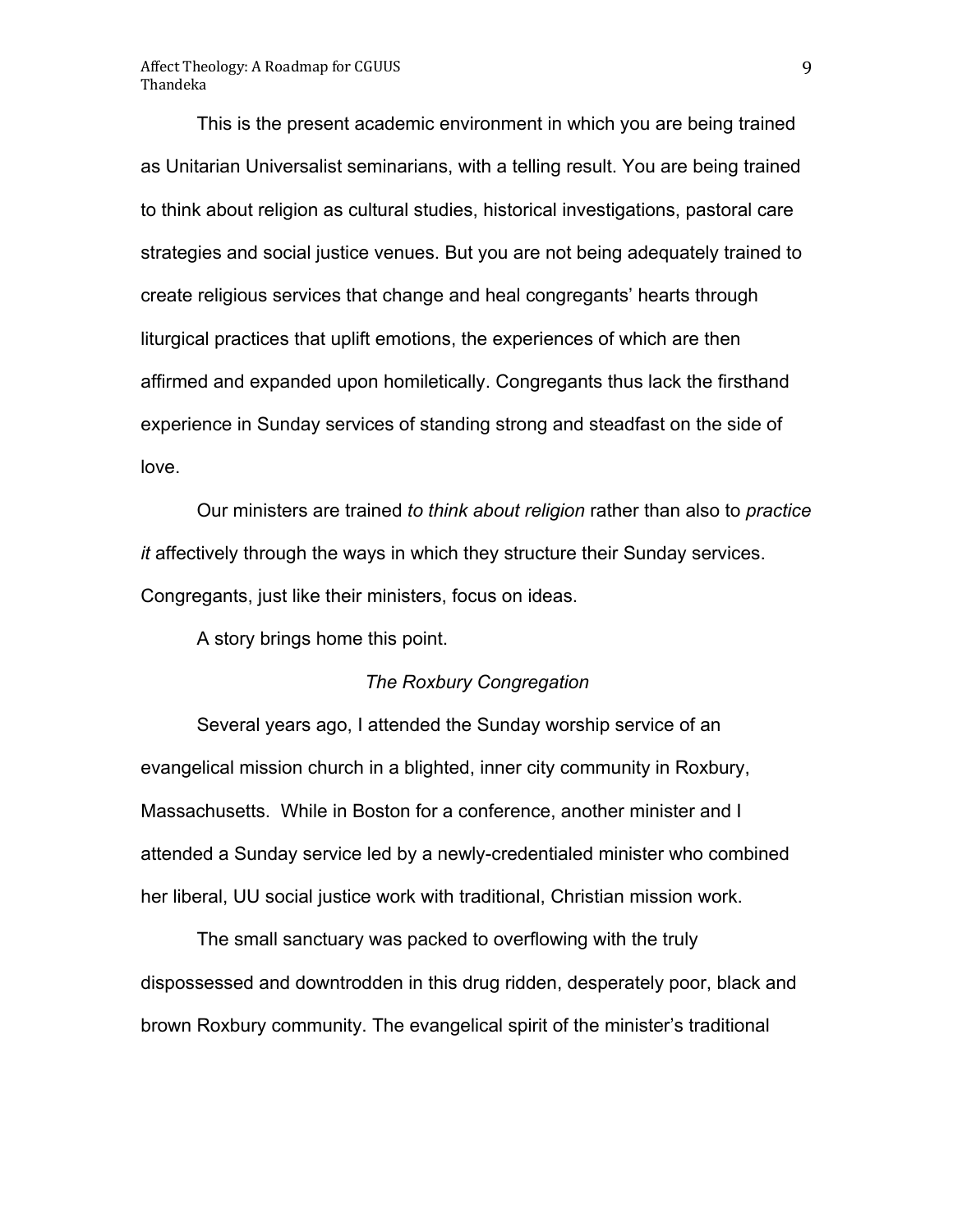religious background was present in full force. Toward the middle of the service, there was an altar call.

The congregants lined up, music played, and everyone was singing. Each person in line had a chance to whisper something into the minister's ear. Each person then received a personal blessing and now, aglow, rejoined the larger congregation.

As my friend and I left the church after the two-hour service, we talk about the altar call we had just witnessed.

"What do you think would happen if we initiated such a ritual in our mainline congregations?" I asked my friend. He replied, "Here's what would happen in my congregation. Everyone would line up. Each person would whisper into my ear: 'After the service, I want to talk with you about your sermon.'"

We didn't laugh.

My colleague had exposed a principal weakness of UU ministry: We don't "do" emotions. Most of us do not know how to grab hold of raw human emotions like anger, fear, rage, and anxiety and turn them into religious feelings that shore folk up when they are let down. Instead, we explore ideas, ignoring – or worse yet, running roughshod over – human feelings.

This incapacity is a liberal theological problem for ministers *and* laity. And its legacy can, in part, be traced back to Schleiermacher's failure to make affective theological studies part of the academic disciple of theology for liberal faith.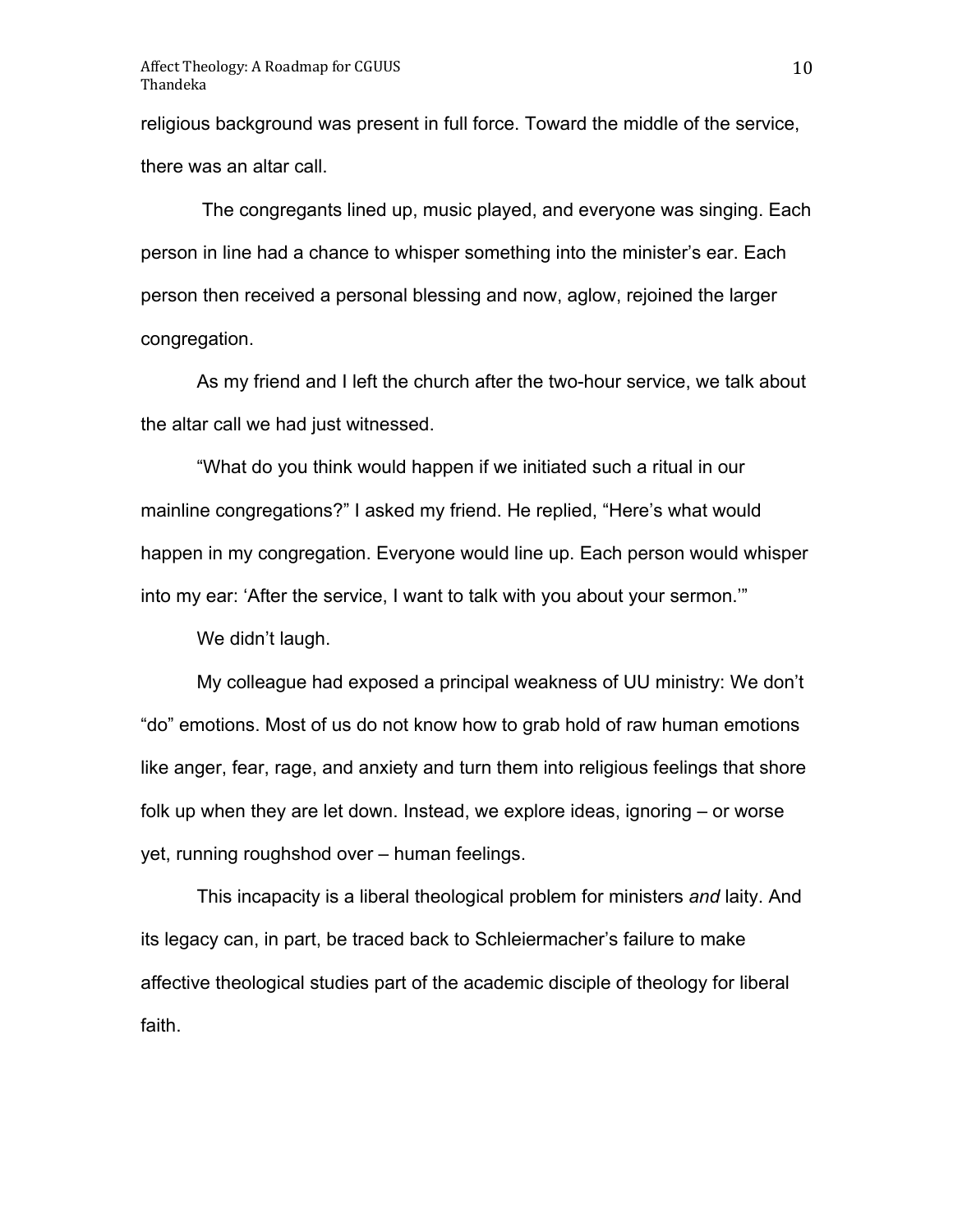### **The Fourth Step: Schleiermacher's Creation of Liberal Theology for "Nones"**

Schleiermacher's decision to create a new theology was motivated by more than the letter from the King of Prussia and the union of two Protestant traditions. He also wrote his liberal theology for the nineteenth-century equivalent of today's Nones, namely, persons without religious identity or affiliation. He used two basic claims to help make his case.

First, Schleiermacher argued that the human feeling of being an inextricable part of the universe was far more immediate and easily felt than the notion that there must be a God. Schleiermacher, in effect, raised the importance of human feeling and lowered the importance of belief in or talk about God. As Schleiermacher put it in his book *On Religion: Speeches to its Cultured Despisers,* "the idea of God does not rank as high as you think."xx Schleiermacher then created, in effect, a theological perspective that made artists and other "cultured despisers of religion" the true priests of religion. And Schleiermacher argued they did not even have to believe in God to have religious experiences.<sup>xxi</sup>

Second, Schleiermacher insisted that in the realm of religious experience there is no mathematical proof to demonstrate that things must be so and not otherwise.<sup>xxii</sup> The only test, Schleiermacher concluded, is personal experience. And so he called upon his readers to examine the structure of their own piety through their own acts of "immediate self-consciousness." They must use this self-evidence to determine the veracity of his claims, Schleiermacher insisted. They must find the affective side of pious experience in order to complete,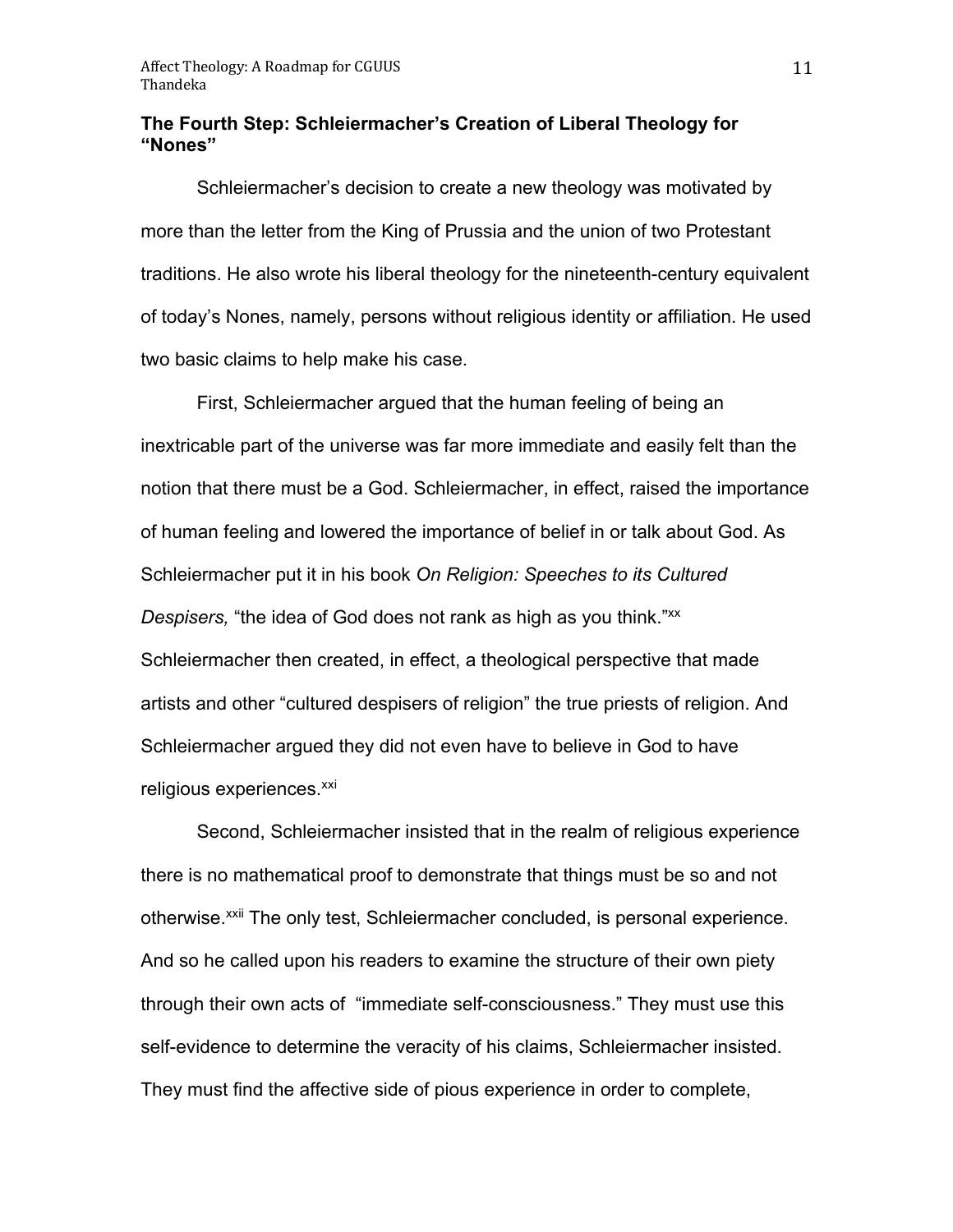through personal self-description, his theological claims. This is why Schleiermacher's new theological system was called "liberal." He made personal experience rather than church doctrine, liturgical traditions, the Bible, or belief in God the benchmark for pious feelings. Now, thanks to Schleiermacher, one could reject all of the religious traditions, beliefs and creeds of a community and still count oneself as pious. The role of a religious community was indeed to change emotions into pious feelings, but the words and beliefs linked to this change of heart need no longer hold absolute sway over the individual.

The result of Schleiermacher's theology for these "Nones" showed up in nineteenth-century Unitarianism in two basic ways: the distinction between man and God was lost; and the inherent worth and dignity of man was found and then lost again. Two brief examples provide the framework for the next step in our work.

#### *William Ellery Channing*

William Ellery Channing, as Conrad Wright put it, gave Unitarianism its party platform.<sup>xxiii</sup> This platform, however, had a hard emotional edge that can be easily seen when we review what Channing did at the age of 19 to overcome what he thought of as his "effeminacy"xxiv and then later explained in theological terms.

Channing would work at his desk until two or three o'clock in the morning. Frequently, the sun would rise before he went to bed. And when he did fall asleep, he would often use the bare floor as his bed. He would spring up at any hour and walk about in the cold in an attempt to toughen his heart.

12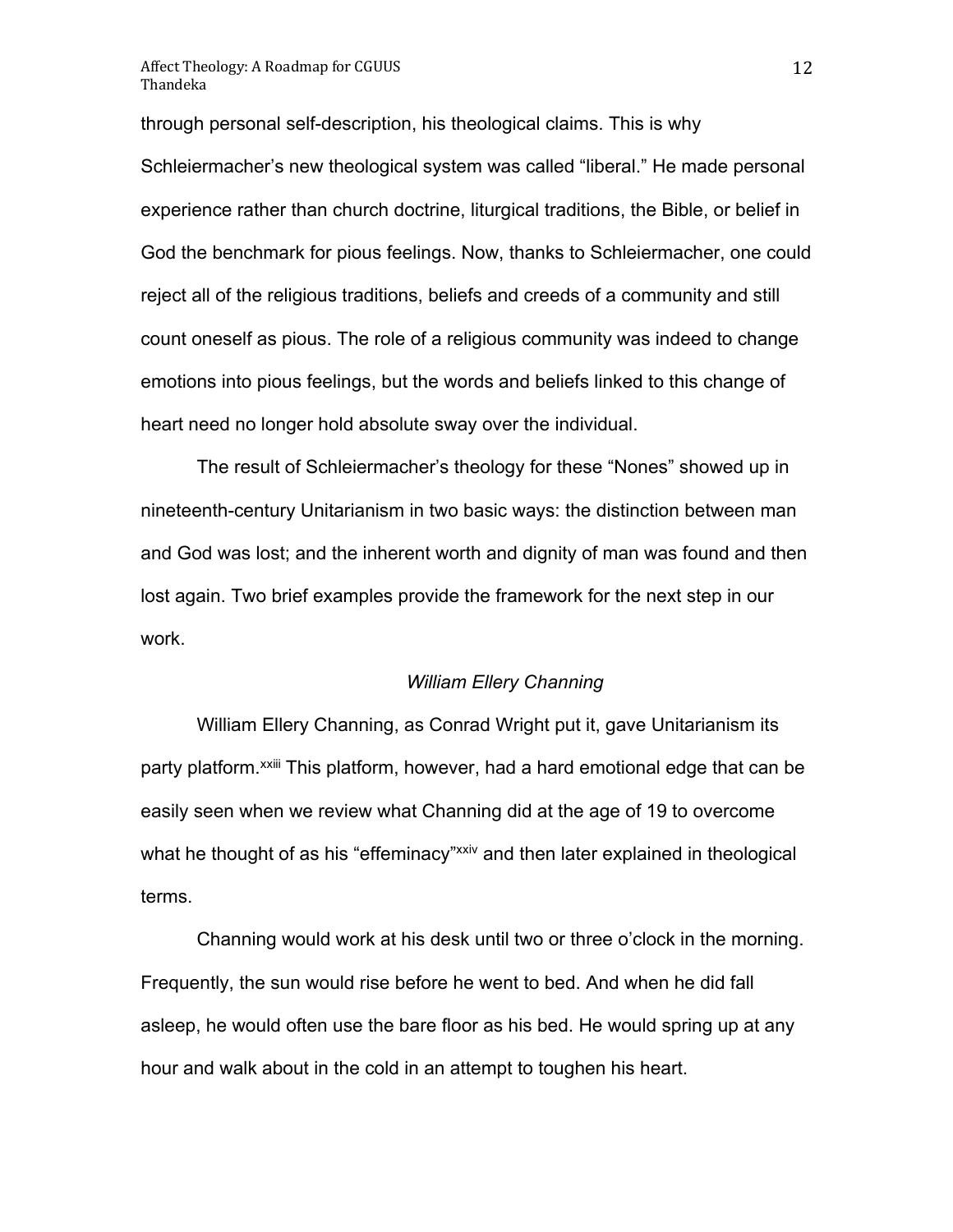As a result of these routines, he broke down his immune system and became infirmed for the rest of his life. Channing was quite clear about the theological principle that guided his harsh treatment of his body: human essence is the mind, and mind is independent from the body.<sup>xxv</sup>

According to Channing, true identity consists of an autonomous disembodied self.<sup>xxvi</sup> Channing also believed that there would be future retribution for human beings in the afterlife: "The miseries of disobedience to conscience and God are not exhausted in this life. Sin deserves, calls for, and will bring down future, greater misery. This Christianity teaches, and this nature teaches."*xxvii* 

Channing drew on two major sources for evidence to support his claims: traditional Protestant doctrine accepted and understood as divine revelation (i.e., God) and traditional Protestant doctrine affirmed through human reason and conscience (i.e., man). These two claims clearly are not part of Schleiermacher's liberal theology. But the claims became associated with Schleiermacher's liberal theology because the Transcendentalists and the tradition they represented and changed – Unitarianism – trumpeted Schleiermacher's work.<sup>xxviii</sup>

### *Emerson's 1838 Divinity School Address* xxix

When Emerson defined the true minister as one who "deals out to the people his life . . . passed through the fire of thought" and then exhorted each graduate to become "a newborn bard of the Holy Ghost, cast behind you all conformity, and acquaint men at first hand with Deity," Emerson thought he was reaffirming insights by Schleiermacher.<sup>xxx</sup> And so, too, did Emerson's audience. Andrews Norton, in his scathing critique of the Divinity School Address, called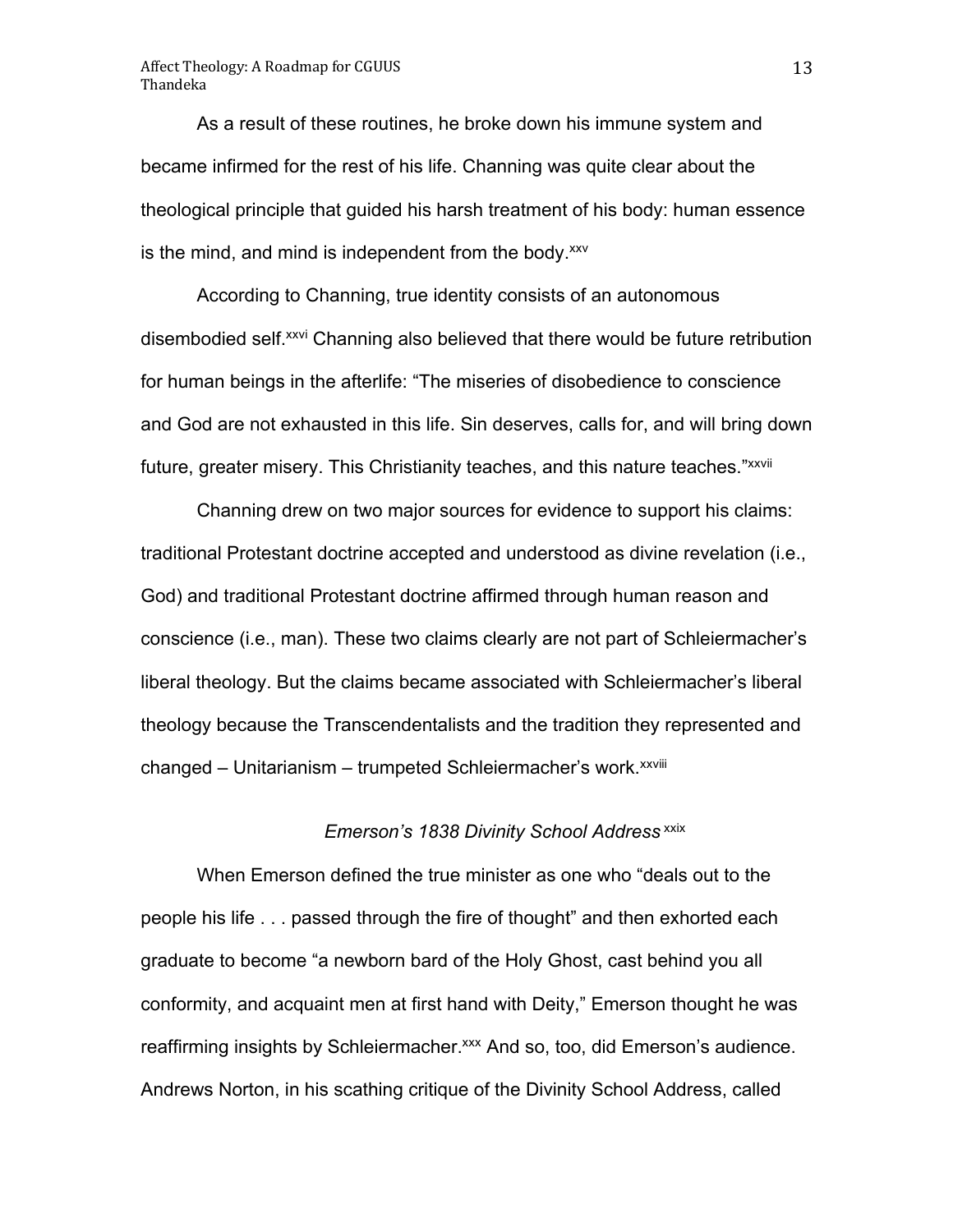both Emerson and Schleiermacher infidels.<sup>xxxi</sup> Moreover, George Ripley, in response to Norton, devoted more than a third of his defense of the Divinity School Address to a delineation of Schleiermacher's religious work.<sup>xxxii</sup> Emerson, American Transcendentalism, and Schleiermacher were closely linked in the minds of both friend and foe.

But Emerson's claim in his Address that moral sentiment is the "essence of all religion" and that the "intuition of the moral sentiment is an insight of the perfection of the laws of the soul" was alien to Schleiermacher's system. Rather, the source of this claim was Harvard yard's "common sense" philosophy.

#### **The Fifth Step: Common Sense Philosophy**

Harvard Unitarians filled in the emotion gap in liberal theology using the work of philosophers from the nineteenth-century Scottish Enlightenment. This new liberal school known at Harvard as the Common Sense school of philosophy was moored in the work of Scottish Reformer Thomas Reid (1710-1796). Unlike the Protestant Reformers Martin Luther and John Calvin, who both condemned humans as fallen and lacking innate moral worth and value, Reid reaffirmed the sanctity of human nature, which had, he said, an innate moral human faculty.

Liberals and conservatives, Unitarians and Calvinists, traditionalists and post-traditionalists, Federalists and anti-Federalists converged here on this common moral ground of the American Enlightenment. Thomas Jefferson admired the Scottish philosophers even though he dismissed their attempt to preserve organized Christianity. John Witherspoon, the president of Princeton,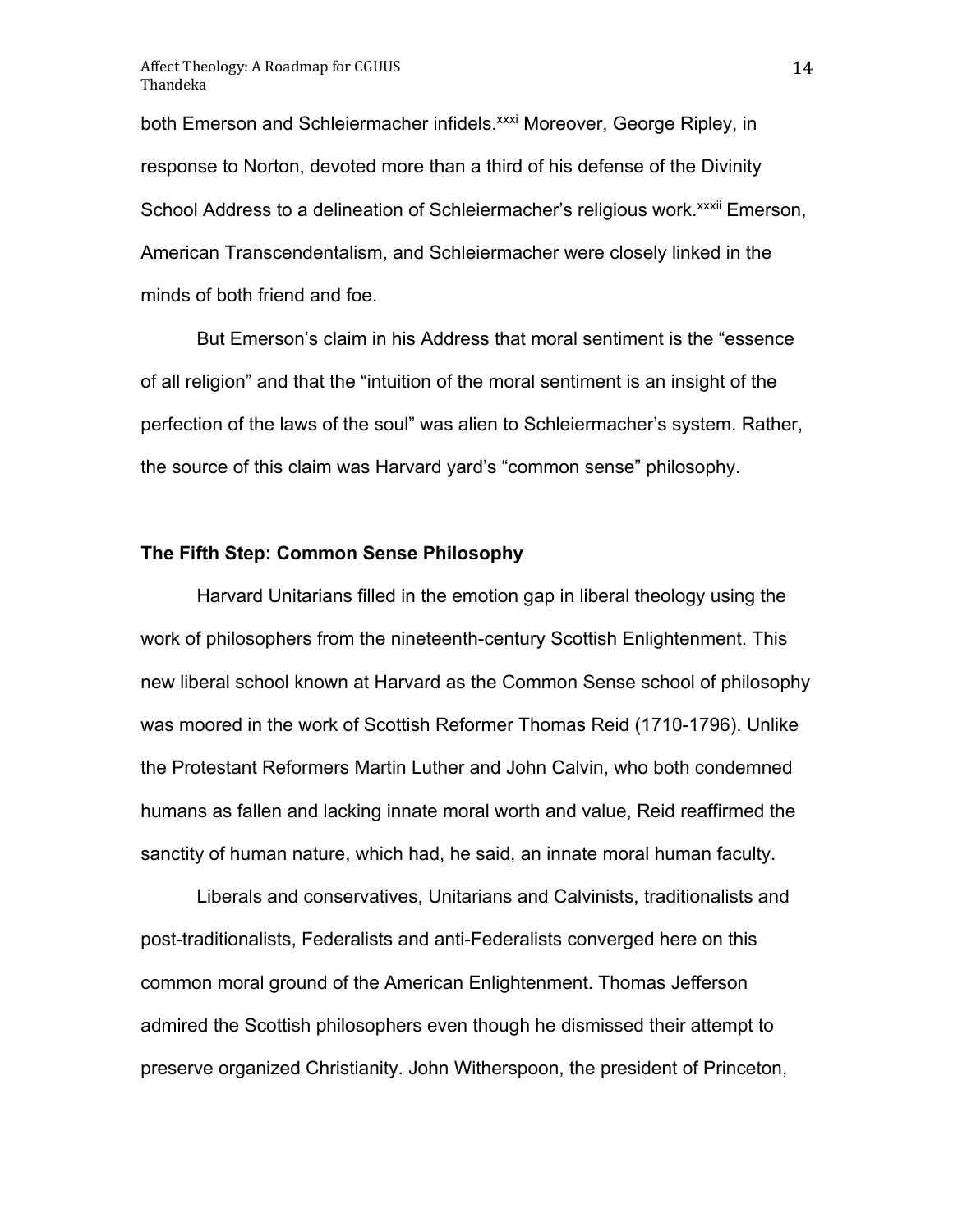championed a Calvinist "common sense realism." Alexander Madison, James Hamilton and John Jay, as authors of the Federalist Papers, understood and affirmed the dignity and values of human faculties from the standpoint of the Scottish philosophers.<sup>xxxiii</sup> These men with their disparate and conflicting political stands and religious interests were strange bedfellows here because Common Sense realism was the bedrock claim for one and all. Human nature was no longer deemed helpless, savage, and totally at the mercy of a vengeful God. Rather, men and women now had moral agency because human nature was considered naturally and potently moral. xxxiv

This new moral standpoint framed the heart and soul of the American Enlightenment. Human nature, in sum, was no longer viewed by these Enlightenment Protestants as fallen from grace and damned as irreparable because of Adam's (original) sin in the biblical Garden of Eden.

There was, however, a catch. Not all people, so it was now deemed, had innate moral capacities. Some people lacked these qualities not because of Adam's bad deeds or God's consequent wrath, but because of their own flawed nature.

Moral worth, Reid insisted, "is the true worth and glory of a man." So knowledge of our moral responsibilities, Reid insisted, is a duty. *xxxv* Of what does this duty consist? If you have to ask, Reid insisted, you don't have it. Why? Either you have a moral faculty that shows you what you ought to do and be – or you don't have it *xxxvi* because duty is self-evident common sense for those who have it. Writes Reid: "To reason about justice with a man who sees nothing to be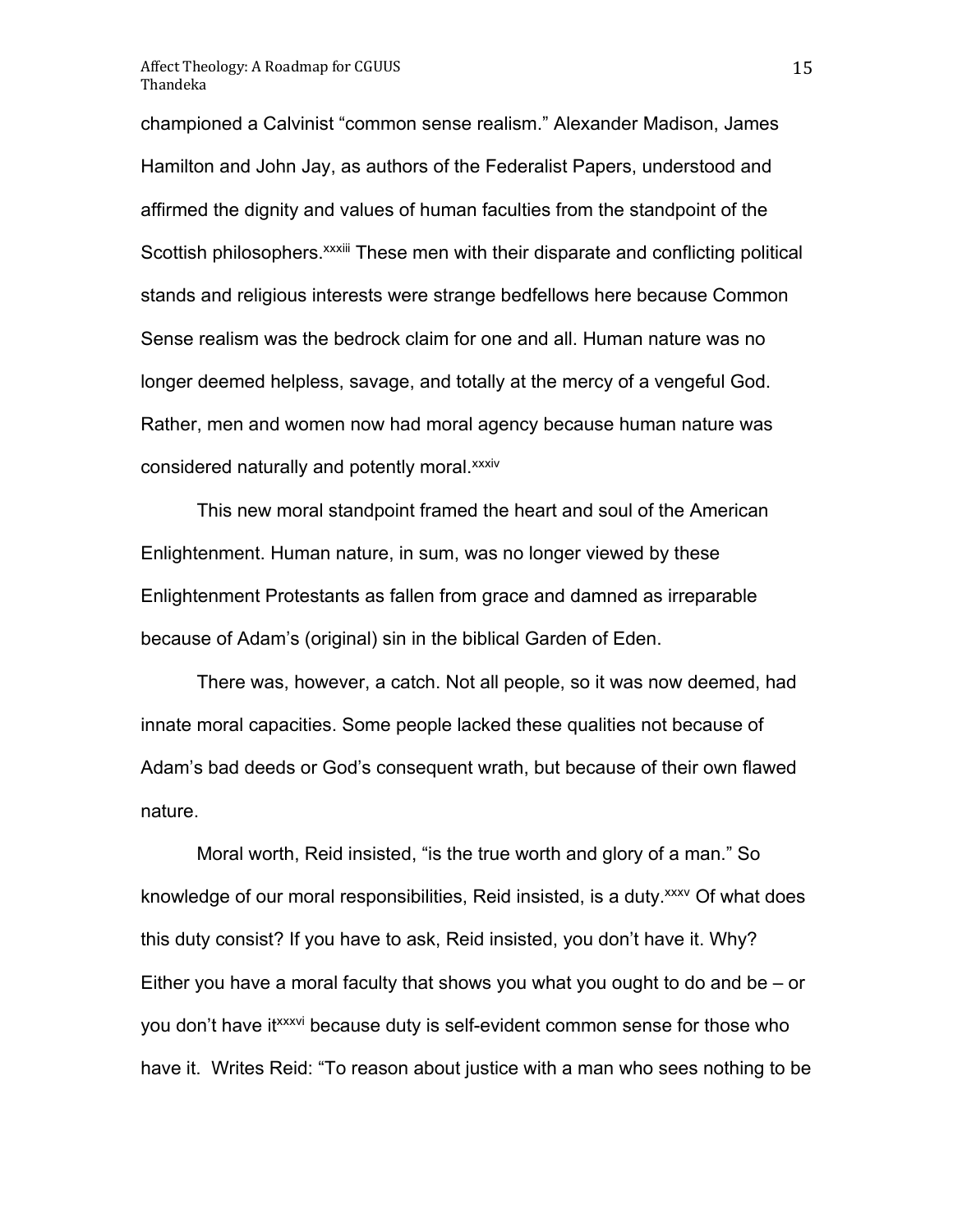just or unjust, or about benevolence with a man who sees nothing in benevolence preferable to malice, is like reasoning with a blind man about colour, or with a deaf man about sound."xxxvii

To make certain he was clear, Reid offered a thought experiment. Imagine meeting a man who believes in polygamy. You now reason with the polygamist, Reid continues, showing him the negative consequences for humanity. But if the man persists in his belief, and "does not perceive that he ought to regard the good of society, and the good of his wife and children, the reasoning can have no effect upon him, because he denies the first principle upon which it is grounded," namely, our human moral faculty.

So you redouble your effort, Reid tells his readers. This time you "reason for monogamy from the intention of nature, discovered by the proportion of males and of females that are born – a proportion which corresponds perfectly with monogamy, but by no means with polygamy – this argument can have no weight with a man who does not perceive that [he] ought to have regard to the intention of nature." You do not prevail.

Go no farther, Reid now counsels his readers, because the polygamist lacks a moral capacity. His moral character is innately flawed. The man is constrained by his very nature, Reid argues, from doing the right thing.

Throughout his work, he repeatedly lifted up claims from his own Northern European Christian values, such as monogamy, to a universal status. Reid, in effect, still divided individuals into the damned and the saved – as Protestants were wont to do based on their own traditional theological histories. But now, the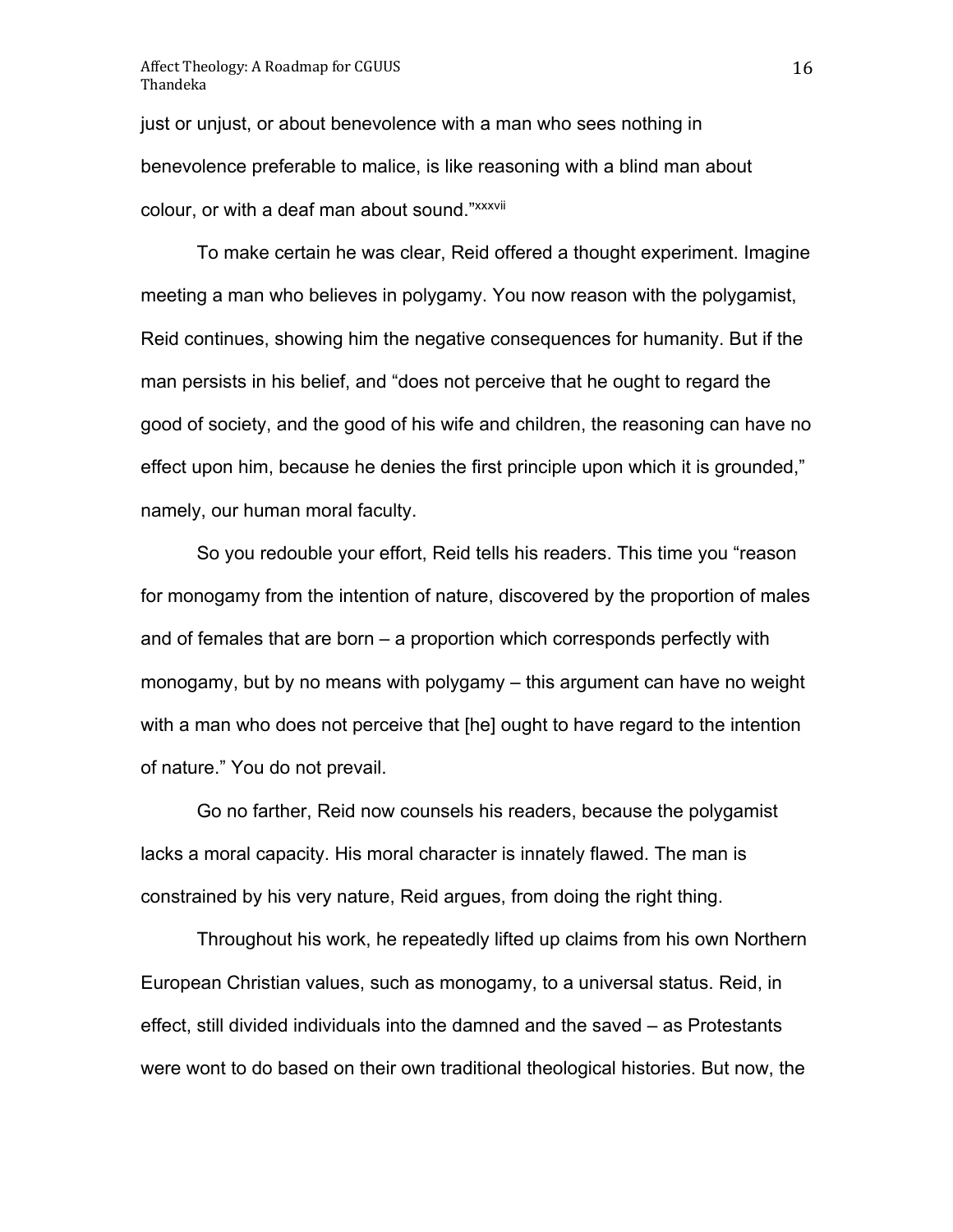rationale for this division was no longer a human nature brought down by Adam's fall, but rather the individual's own innately fallen nature. Now, the exigencies of our own biology determined our moral fate. We are, by nature, born innately moral or not. Period.<sup>xxxviii</sup> One American historian called the "enlightened" Unitarian stance *Christian humanism*. xxxix

Channing could thus continue to treat human emotions as if they were something to be controlled rather than explored and Emerson could make moral sentiments rather than transformed feelings the "essence" of religion because liberal faith still had the markers of traditional Protestant theology but now written in an Enlightenment script.

#### **The Sixth Step: Liberal Faith Loses its Religious Identity**

By the end of the nineteenth century, a secular rather than a religious worldview began to frame the internal life of liberal Christians and shape their public work.<sup>xl</sup> Liberal Christians began to move beyond affirmations of their original formative moral values as "Enlightened" religious beliefs. Walter Rauschenbush, a late nineteenth-century progenitor of the Social Gospel Movement or "New Christianity" explained why: "when I began to apply my previous religious ideas to the conditions I found, I discovered that they didn't fit."xli

The basis for social reform for liberal Christians like Rauschenbush was no longer revivals to purge men's hearts of sin, as social theorist James Davison Hunter points, but rather social reform movements to modify the institutional structures that spawned societal ills.<sup>xlii</sup> The focal point of liberal faith was now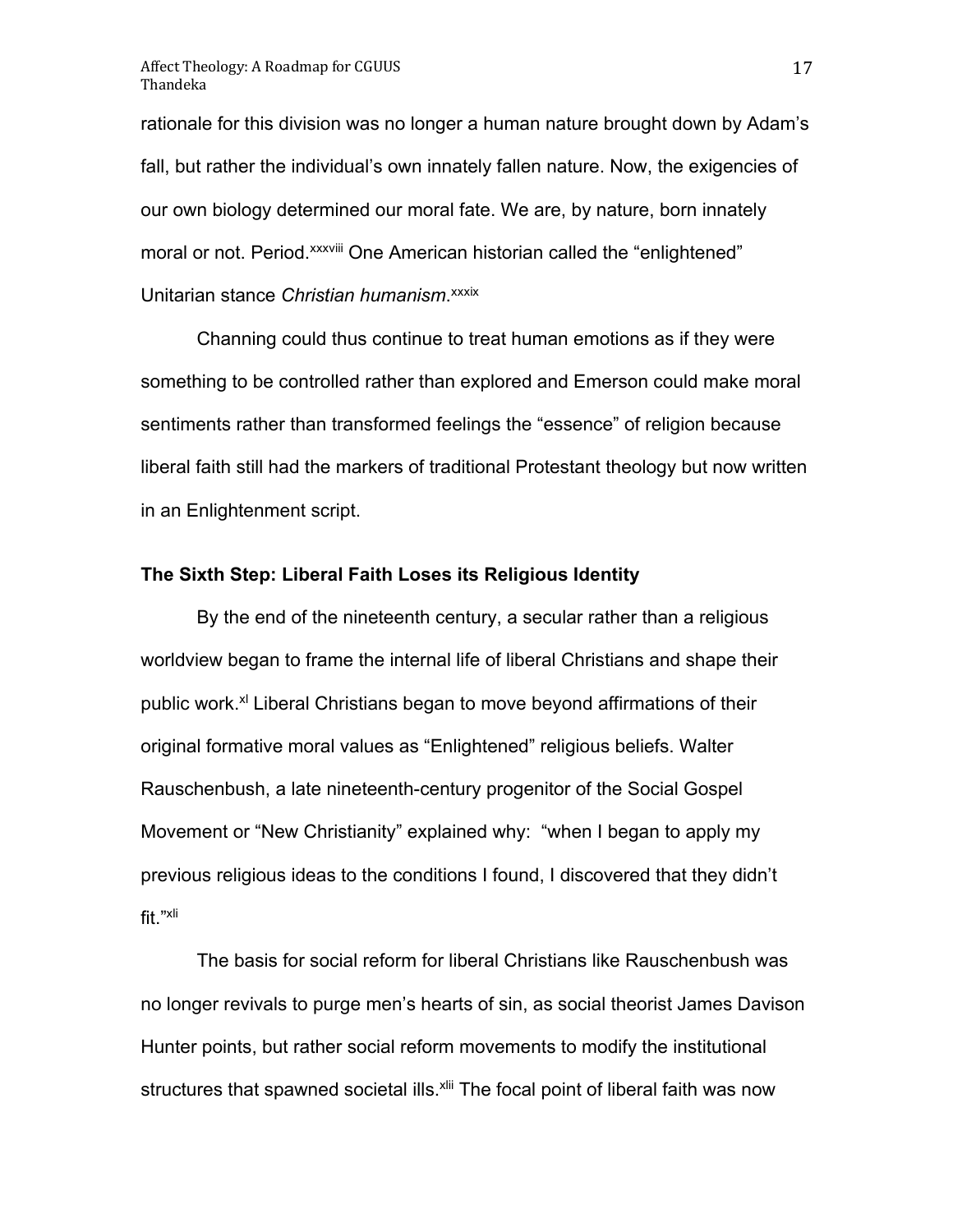"the social and economic problems associated with industrialization and urbanization (e.g., crowded and inadequate housing, conditions of labor in the factory system, a changing family structure, increasing crime and suicide rates and so on) . . . and the religious and cultural pluralism brought by the unprecedented influx of Irish and Italian (Roman Catholic) and Eastern European (Jewish) immigrants."

This movement of liberal Christians into the secular domain to explain the sin of compromised moral souls, however, gutted liberal Christianity of its own traditional doctrinal claims about the human conscience and sin espoused by Luther and Calvin. It also severed ties with the "Enlightenment moral values" version of these same theological claims found in Common Sense Moral Philosophy.

As liberals backed away from their own American Enlightenment religious values, however, they disestablished American Protestantism as the foundation of their own liberal faith. Xliii They rejected, in effect, the Christian values and claims about human nature and human emotions that they had previously affirmed. As a result, liberal Protestants began to move beyond the moral purview of their own theological traditions.

This is the conclusion German theologian Dietrich Bonhoeffer reached in 1930-31 when he studied at the liberal bastion of modern Protestant theology in America, Union Theological Seminary in Manhattan. Bonhoeffer was brutally frank in a letter to a friend about the state of liberal religion: "There is no theology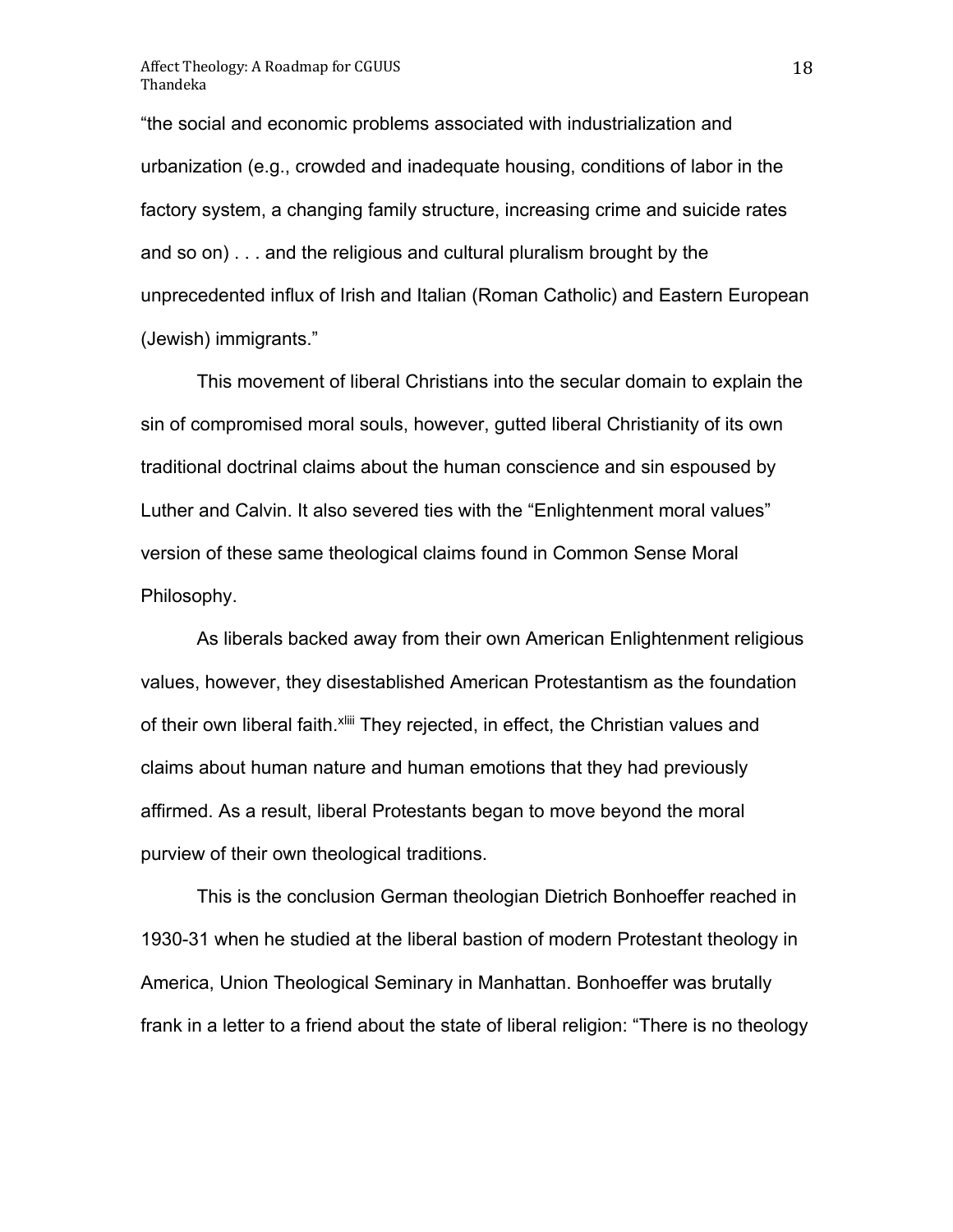here.... The students...are unfamiliar with even the most basic [theological] questions. They become intoxicated with liberal and humanistic phrases…."xliv

Bonhoeffer reached a similar conclusion when attending the liberals' churches. "The sermon," Bonhoeffer moaned, "has been reduced to parenthetical church remarks about newspaper events." Bonhoeffer now wondered "whether one here really can still speak about Christianity…. In New York they preach about virtually everything; only one thing is not addressed or is addressed so rarely that I have as yet been unable to hear it, namely, the gospel of Jesus Christ, the cross, sin and forgiveness, death and life."xlv

Liberal Christianity, Bonhoeffer found, had impaired itself. Moral values were no longer linked to Christian doctrines. By rejecting the Christian values and claims about human nature and human emotions that they had previously affirmed, liberal Protestants moved beyond the moral purview of their own religious tradition. They entered the domain of cultural critique, where critical analysis of the influence of social institutions on human behavior replaced religious talk about God and man.

Process theologian John B. Cobb, Jr. trenchantly summarizes the consequence of this move in his book *Spiritual Bankruptcy*. According to Cobb, the mainline Protestant churches that have gone the farthest in critiquing America's inequitable economic and social systems "have had the largest losses in membership and resources. Prospects for reversal of these trends are poor, and morale is poor." Why? Writes Cobb: "People like to feel good about the character and accomplishments of the groups with which they identity. For many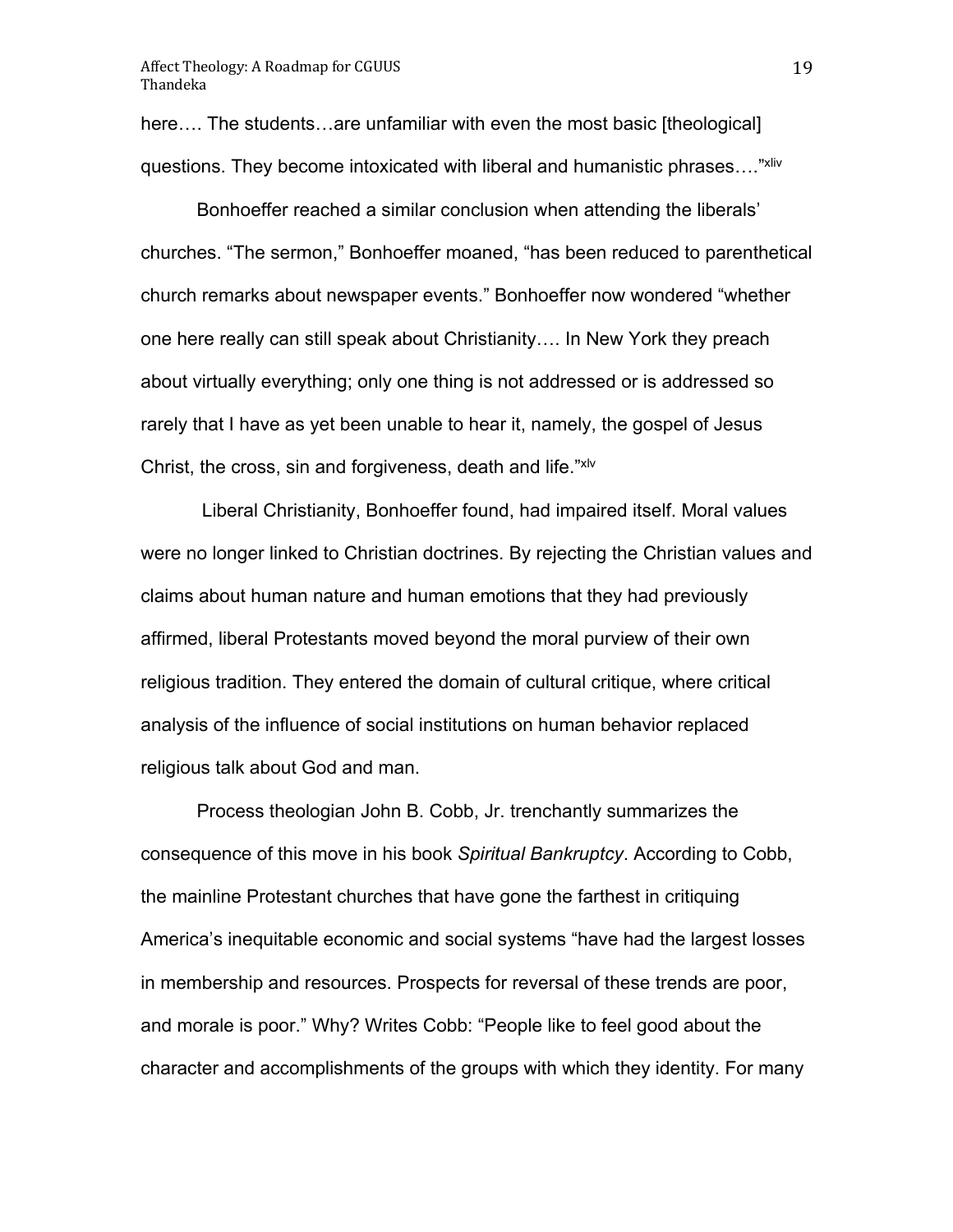people, it has been demoralizing to participate in a community that is emphasizing the evils for which it has been responsible." Thus Cobb's basic point: when you conclude that your own religious institution is racially and economically compromised to the core by its own historic traditions and practices, you create a body of people who condemn their own religious institutions as racist, elitist, sexist, and more.<sup>xlvi</sup> The clergy in these congregations falter when trying to create congregations as sacred places that grow emotionally stronger, more resilient, larger, and enlivened anew in trying times.

For reasons including the failures in Schleiermacher's system and the use of "Enlightenment" moral philosophy to reaffirm traditional Protestant doctrines of human nature, liberal clergy today by their own admission are not strong spiritual leaders. When, for example, 93% of mainline Protestant senior ministers define themselves as leaders, but only 12% believe they have the spiritual gift of leadership,<sup>xivii</sup> these statistics indicate a gap between a burgeoning interest in spirituality in America today by its Nones on the one hand and by persons with liberal seminary training, on the other hand, who are capable of shepherding this incipient spiritual movement called the Rise of the Nones. *xlviii* 

Consider the numbers. There are now 46 million religiously unaffiliated adults in America. Some believe in God, others feel a deep connection with nature and the earth, some define themselves as spiritual, and most believe that religious institutions strengthen community bonds and aid the poor and thus benefit society. xlix

20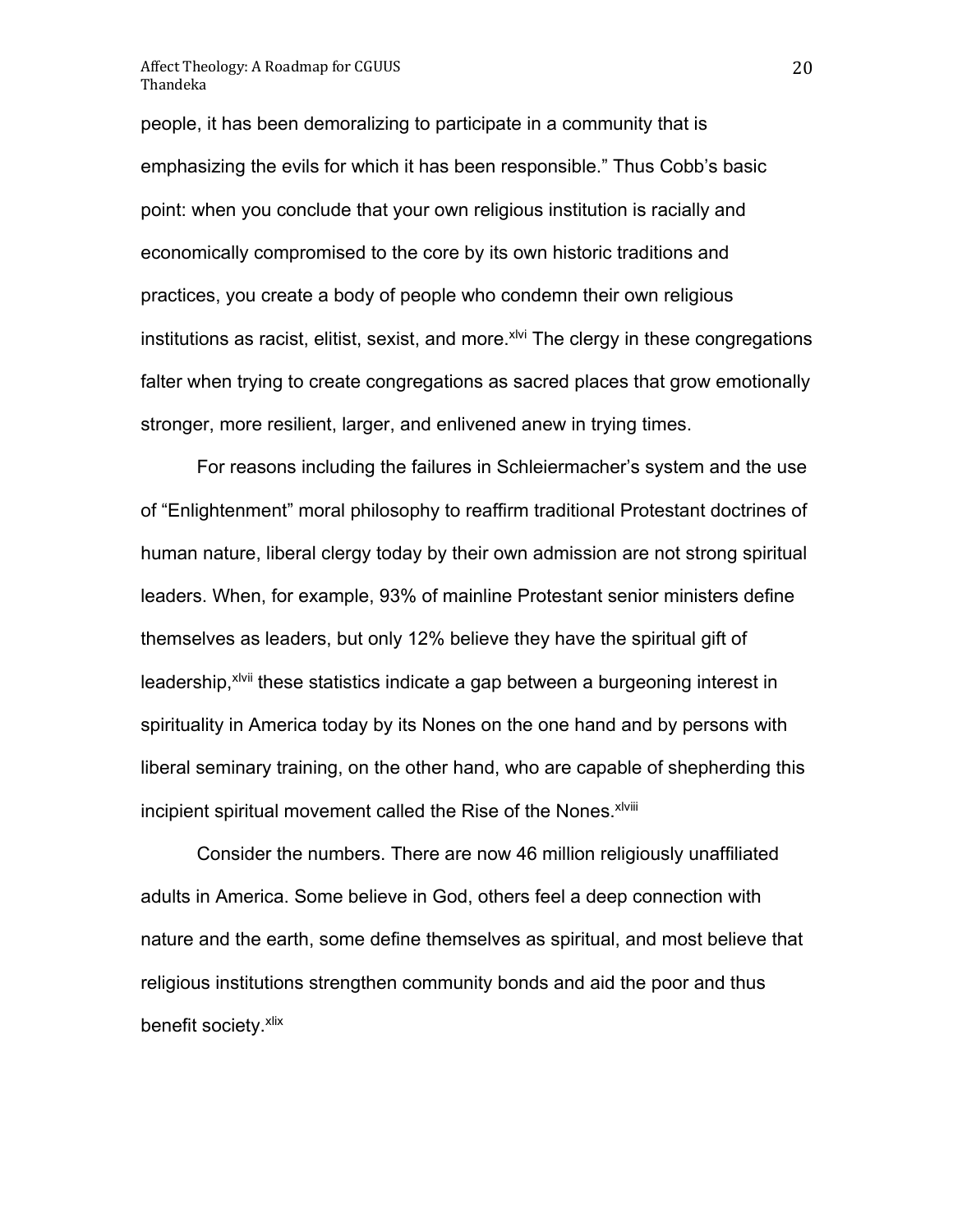Today, only a third of Unitarian Universalists define themselves as religious, while more than half self-identify as secular or somewhat secular. How will you minister to their disparate secular and religious needs and interests? And will the strategies you use also draw in millions of spiritual but religiously unaffiliated Nones?

As the next generation of ministers, religious educators, chaplains, scholars, community organizers, and national UU leaders, can you bring millions of these folk into UU congregations? The study and application of affect theology may help you accomplish this goal.

# **The Seventh Step: Entering the Lost Affective Domain of Our Liberal Faith –** *Together*

I created affect theology to fill in the emotion gap in liberal theology. Affect theology studies the human emotions and affective states that guide, direct, and prioritize religious beliefs, creedal claims, liturgical structures, religious education programs, and pastoral practices by members and leaders of a religious community. As an affective analysis of religious experience, theological reflection, and leadership practices in a religious community, affect theology functions as a complement to a systematic study of religious belief systems and doctrines. It also rounds out the investigation of religion as cultural studies and social science disciplines by focused attention of the way emotions are altered by religious practices. Affect theology's antecedent, as we have seen, is Schleiermacher's *Affekt* Theology, which focused on the affective stimulations of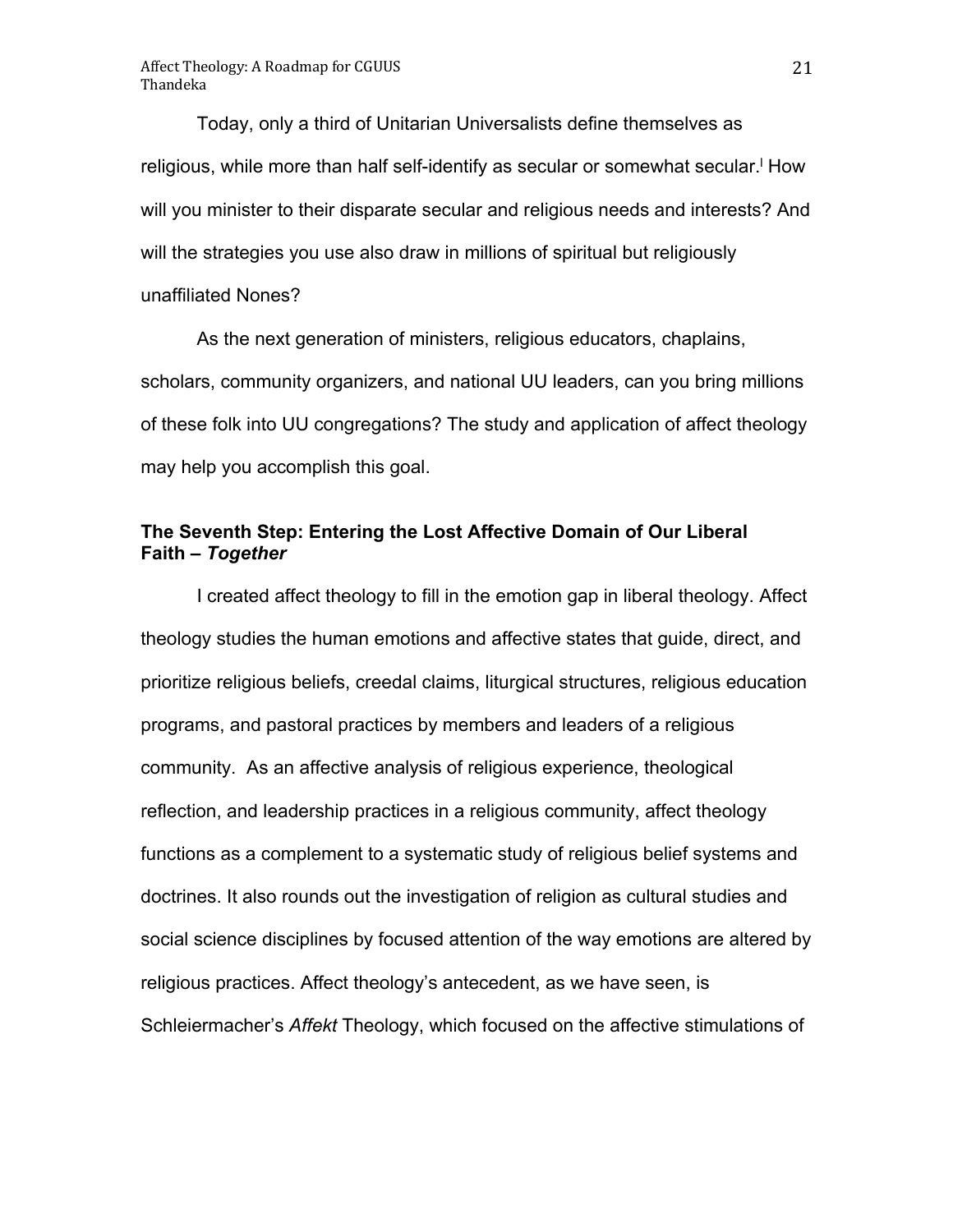the human nervous system and made these movements of the "human soul" the first reference for all discourse on religious experience (piety).

Affect theology uses insights from the new field in brain research called affective neuroscience founded by Jaak Panksepp<sup>li</sup> to elucidate, correct, and expand Schleiermacher's original insights about the role of the nervous system in creating pious feelings and religious ideas. The importance of affective neuroscience for affect theology is seen when we take into account two basic things. **First, codification of affective states into three basic types**: (1) affect that makes us aware of the internal state of our body (e.g., hunger or fatigue); (2) affect that makes us aware of the type of emotional system that has been triggered and thus aroused (e.g., the awareness of being enraged); (3) affect that makes us aware as commentary on bodily sensations (e.g. tactile and visual stimulation from sources exterior to the body).<sup>Iii</sup> These affective commentaries on internal muscular and anatomical shifts, on our emotions, and on our sensations are the way we initially, consciously but non-conceptually, take note or become aware of what has just happened to our body. This awareness is indeed a state of consciousness, defined here functionally as the "bare awareness of 'something."<sup>Iiii</sup>

**Second, analysis of "affective consciousness."** According to Panksepp, affects are "pre-propositional feelings" that grab hold of our attention not through ideas, but through a felt sense that lets us immediately know how we are faring in the world, within ourselves, and with others at the somatic level of our lives.<sup>liv</sup> Feeling startled, fearful or anxious are examples of affective

22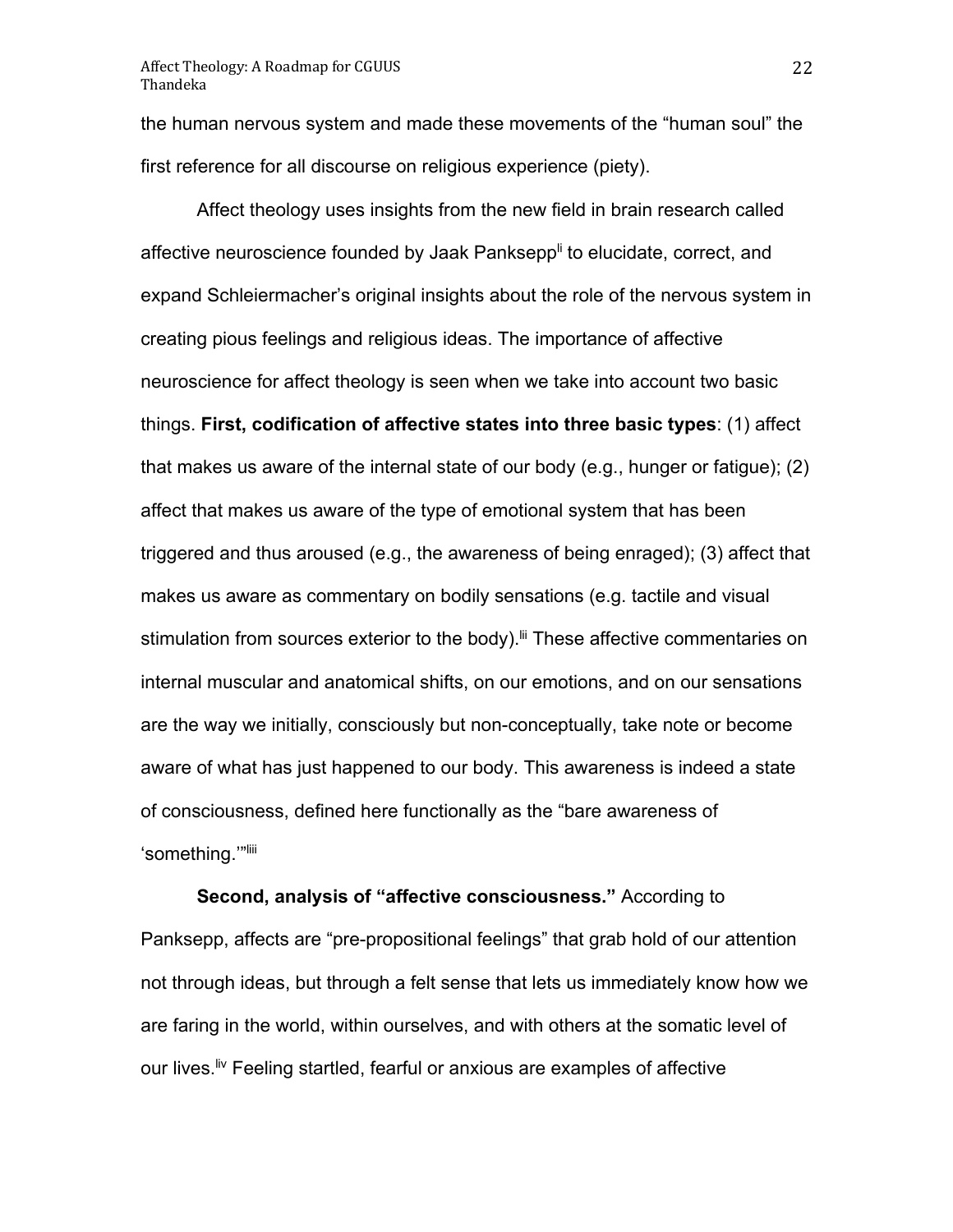consciousness as our immediate awareness of pre-propositional feelings felt as shifts in our own nervous system rather than through studied reflections using concepts and ideas. Babies, after all, can be startled, made fearful or anxious even though there are not yet any concepts in their minds to explain, analyze or reflect upon their triggered affective states.

To be sure, Panksepp argues, affective triggerings can be mediated by rational consideration as well as through dream work on alternative ways of responding behaviorally to the triggered feelings.<sup> $\nu$ </sup> Nevertheless, they are a way in which the brain neurologically assesses the surrounding environment in order to make affective judgments, links to motor movements that dictate approach or retreat, seeking, rage, fear, play, lust or other neurochemical systems constructed as physical value judgments that prompt actions by the organism in its exterior environment, its world.

And we affirm the primal importance of our emotions without claiming that our biology is our destiny, because, as Panksepp puts it, we do have the ability to make cognitive choices. But our neurobiology qualifies our destiny affectively. If, for example, the underlying groups of molecular structures produced by the brain that create our affective feelings of social solidarity, acceptance, nurturance, and love are compromised, our affective bonds with others will "probably remain shallow and without emotional intensity."<sup>Ivi</sup> His findings concur with other recent brain investigations showing that "social bonding is rooted in various brain chemistries that are normally activated by friendly and supportive forms of social interaction."<sup>Ivii</sup>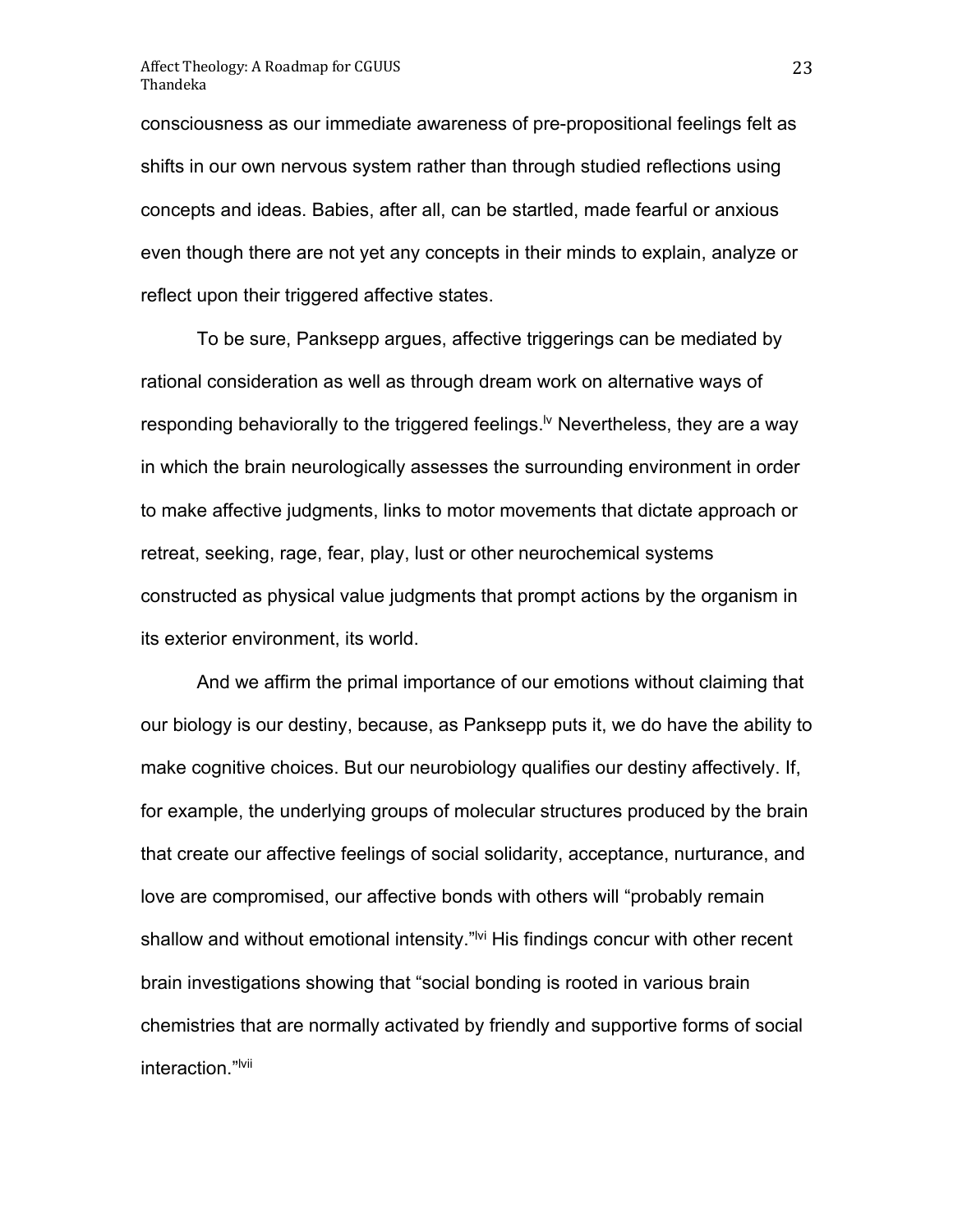These neuroscientific investigations reveal the role of affect in the creation of social bonds and the material content of what Schleiermacher called the human soul. It is here that the foundation of liberal theology is found and affirmed by affective neuroscience and its related fields in two basic ways.

# *Affect as foundational for the creation of community*. Affect, as Schleiermacher insisted, is foundational to religious community. Pious communities, he said, are created by the reproduction of affective states, "by means of facial expressions, gestures, tones, and (indirectly) words" such that the *contagion*lviii of collective affective displays becomes for others not only a revelation of the inward as foundational for religious community, but also creates and maintains pious communities through affective consciousness as an emotional "consciousness of kind."lix

Schleiermacher's fundamental claim here about "consciousness of kind" identifies affect as a foundational material enabling community to be created and maintained. Affective neuroscience and its related fields confirm Schleiermacher's claim that the foundational material here is shared affect.

For Panksepp, consciousness of kind begins affectively. It is our "internal biological logic," and it pertains to our "emotional minds." Our emotional minds create our desire to express our deeply social nature to other human beings, "especially those with whom we shared attachment bonds, and to mutually glory in the kinds of deeply feeling creatures that we are.<sup>" $\alpha$ </sup>

Consciousness of kind thus entails an acculturation process. Clinical psychoanalyst and theorist John E. Gedo, who uses insights from Panksepp's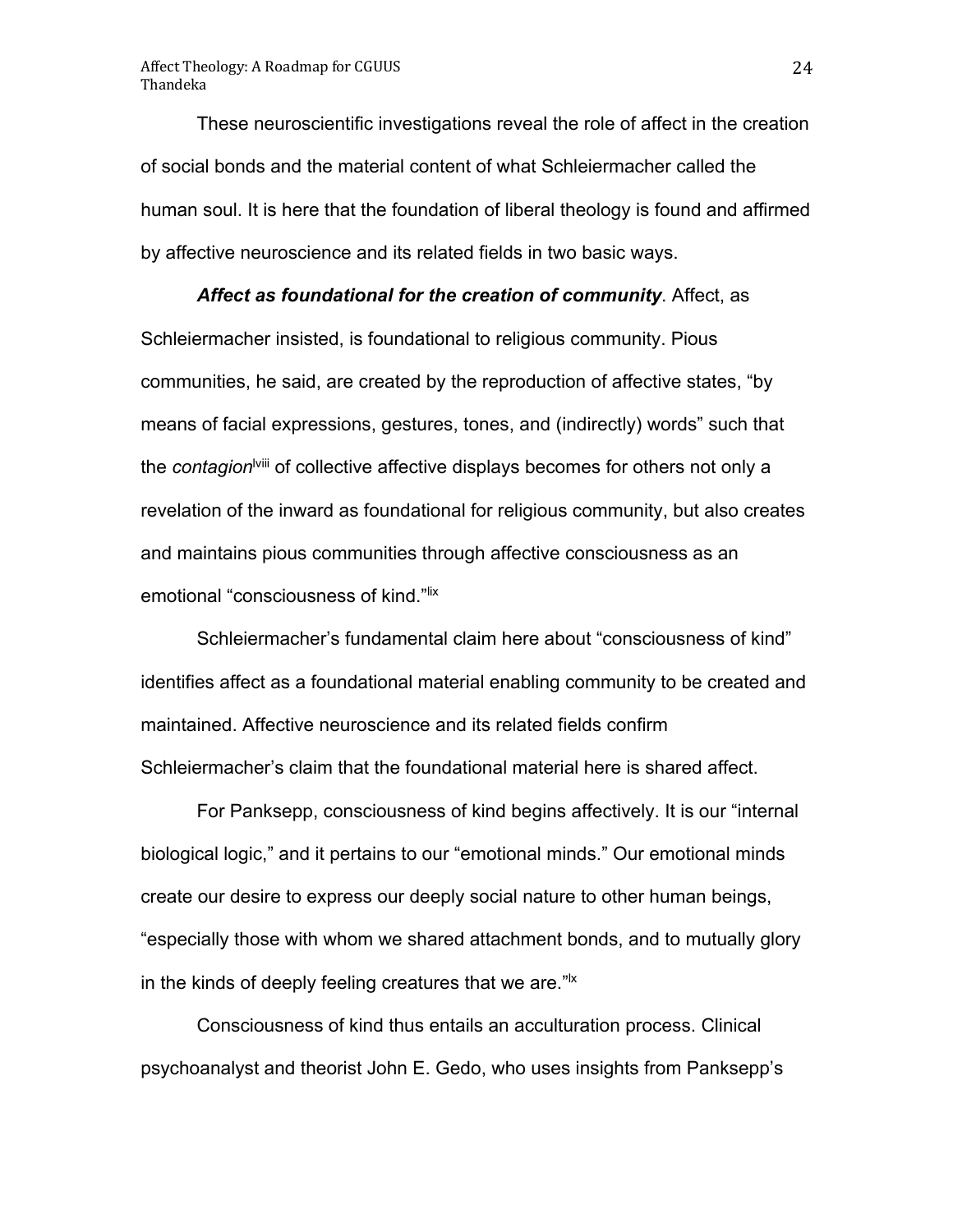work, calls this acculturation process a "cybernetic loop between infant and caretaker."<sup>|xi</sup> It pertains to the central nervous system of the infant and the caretaker as a dyad, Gedo observes. The unity of the self is thus a collaborative achievement.<sup>Ixii</sup> Here Gedo and Schleiermacher meet.

As Schleiermacher succinctly put it, "We never do exist except along with another." Human consciousness, Schleiermacher notes, always entails the coexistence of an Other whose affective signals we have first received. Schleiermacher understood the phenomenon, which Gedo terms the "cybernetic loop," to be foundational to the creation and support of religious community.

*Affect as the neural content of the soul*. Schleiermacher called the study of the core affective level of human consciousness a study of the material impulses of the human soul.<sup>Ixiii</sup> Panksepp makes a strikingly similar claim.

At the foundational level of consciousness, Panksepp suggests, we are aware of "our ineffable sense of being alive and an active agent in the world."<sup>|xiv</sup> Panksepp describes this ineffable sense as the "primordial self-schema" or "selfrepresentation," and refers to "it" using the acronym, the "SELF – A Simple Egotype Life Form" – to refer to this primordial structure of agency found "deep within the brain."lxv

Moreover, as Panksepp suggests, this foundational fact of non-rational, affective conscious awareness can be thought about as a "core self" – or even as a soul. Perhaps it is now appropriate, Panksepp suggests, to "entertain neuropsychological conceptions of human and animal 'souls'"lxvi Panksepp calls this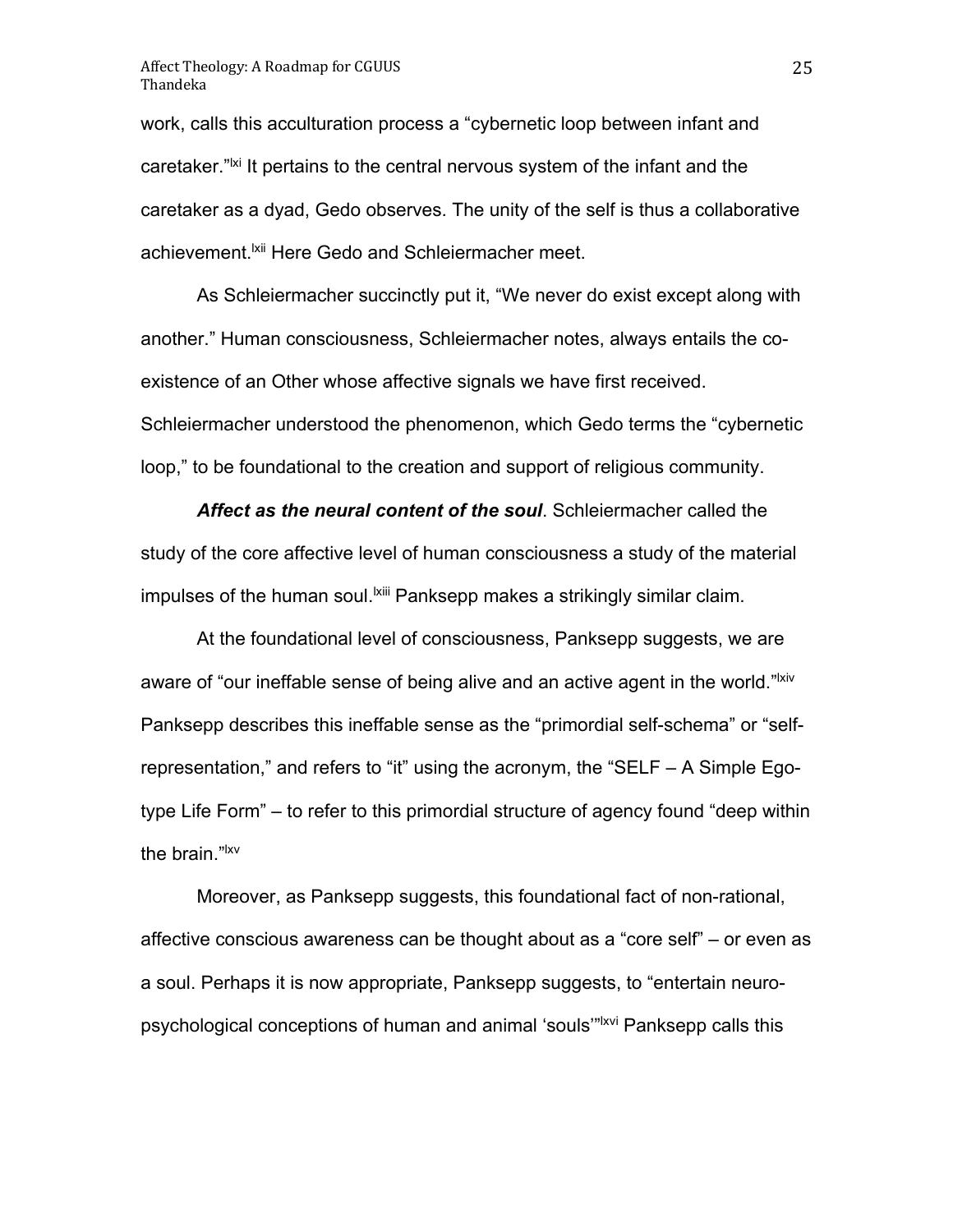primal material "a subcortical viscero-somatic homunculus,"<sup>Ixvii</sup> a SELF, and a soul. Here, Panksepp and Schleiermacher meet.

Neurologist Antonio Damasio also investigates this primal, affective level of human experience. He, too, talks about a self – a "proto-self" – where consciousness begins. Moreover, Damasio affirms Panksepp's work on the link between the body and the self "by means of an innate representation of the body in the brain stem."<sup>Ixviii</sup> Damasio concludes that neither the mind nor the soul can be adequately discussed today without attending to a neurological analysis of the subcortical structures of consciousness.<sup>|xix</sup> Here, Damasio and Schleiermacher meet.

More broadly, Panksepp suggests that the analysis of affect is challenging regnant Western religious claims about the nature of the human soul and the human spirit as strictly rational entities. The human soul and the human spirit, like all other mammalian experiences, Panksepp notes, have neurological characteristics, constraints, and histories, and so they must no longer be described as disembodied, rational, emotion-less entities.<sup>Ixx</sup> If the human soul and the human spirit are *human* experiences, Panksepp asserts, then they have to have *human* characteristics – and the foundations of such characteristics are neurological, affective states.

Affective neuroscience goes beneath concepts, below doctrines and creeds, and investigates the ineffable sense of being alive. For Schleiermacher, this affective sense is not religion, but its inception: the "natal hour of everything living in religion."<sup>Ixxi</sup> Schleiermacher did not make this sense the content of his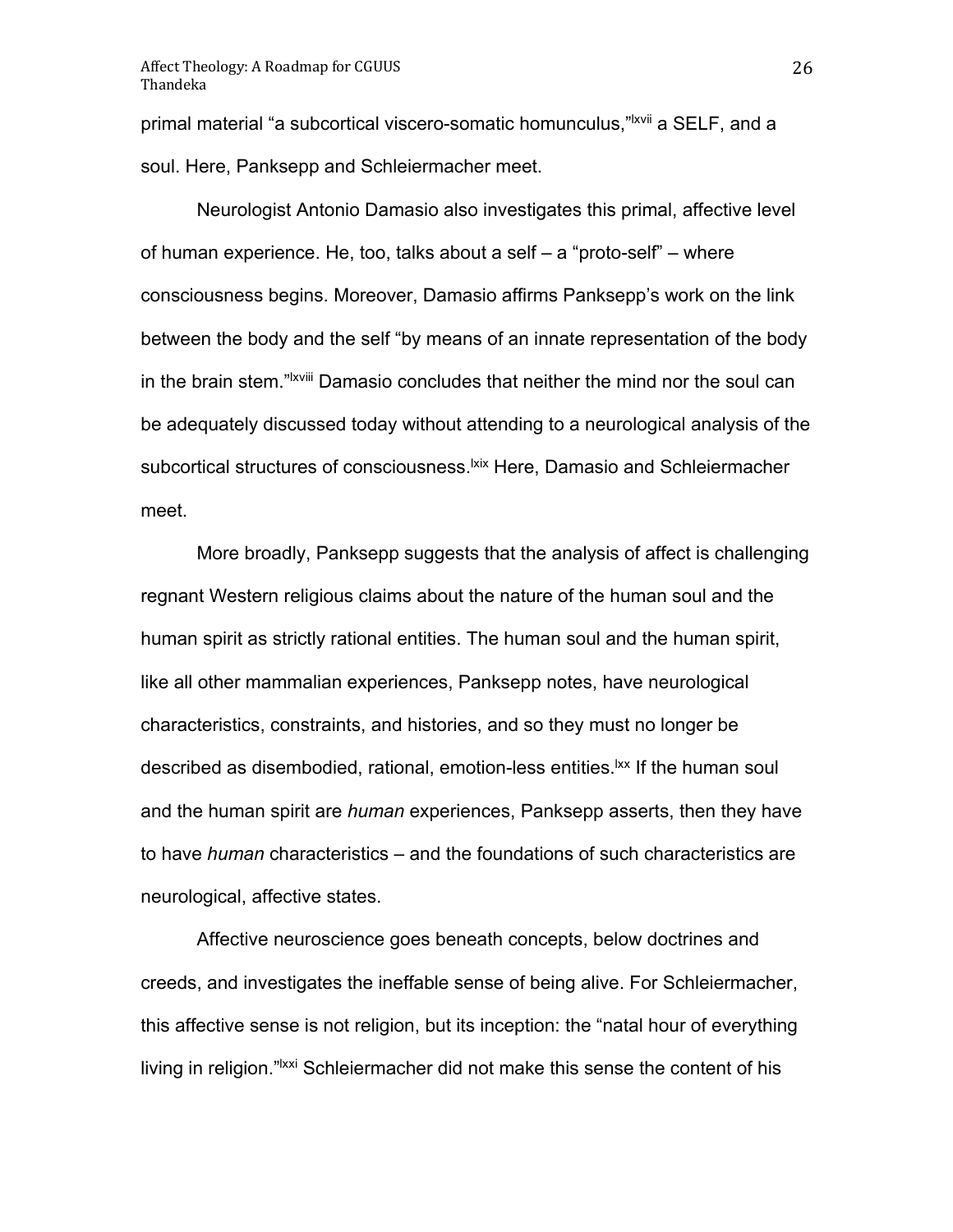theology. He made it the foundation of his theology. Affective neuroscience has found and affirmed this affective, ineffable sense exactly where Schleiermacher placed it: outside the theological domain.

Panksepp has noted the possibilities for this new affective theological field in his latest book, *The Archeology of the Mind: Neuroevolutionary Origins of Human* Emotions, co-authored with psychologist Lucy Biven. Referring to my affective theological work, Panksepp suggests it "can provide a universal substrate for nondenominational religious experiences."<sup>Ixxii</sup>

This claim by Panksepp marks the first formal affirmation of affect theology by a neuroscientist as a theological system with affective neuroscientific integrity. And the link between affective neuroscience and Unitarian Universalist theology as an affective theological system gives us a cutting edge in an academic revolution Panksepp's work, in part, has begun. Unitarian Universalism now has a constructive theology with its own doctrine of human nature.

The academy is presently on the verge of an "affective revolution," Panksepp claims; one that will force the academic community to redefine the way in which it thinks about human nature, the human spirit, and the human soul. Nature, Panksepp argues, has encoded our organism with emotive organizing systems that help us decipher, interact with, interpret, and learn lessons from the world in which we live.  $kxiii$  Affect theology is part of this cutting edge as a new field *within* liberal theological studies.

Contemporary academic theology, of course, has begun to take note of this emerging *neuroscientific* revolution, but there is more work to be done. The

27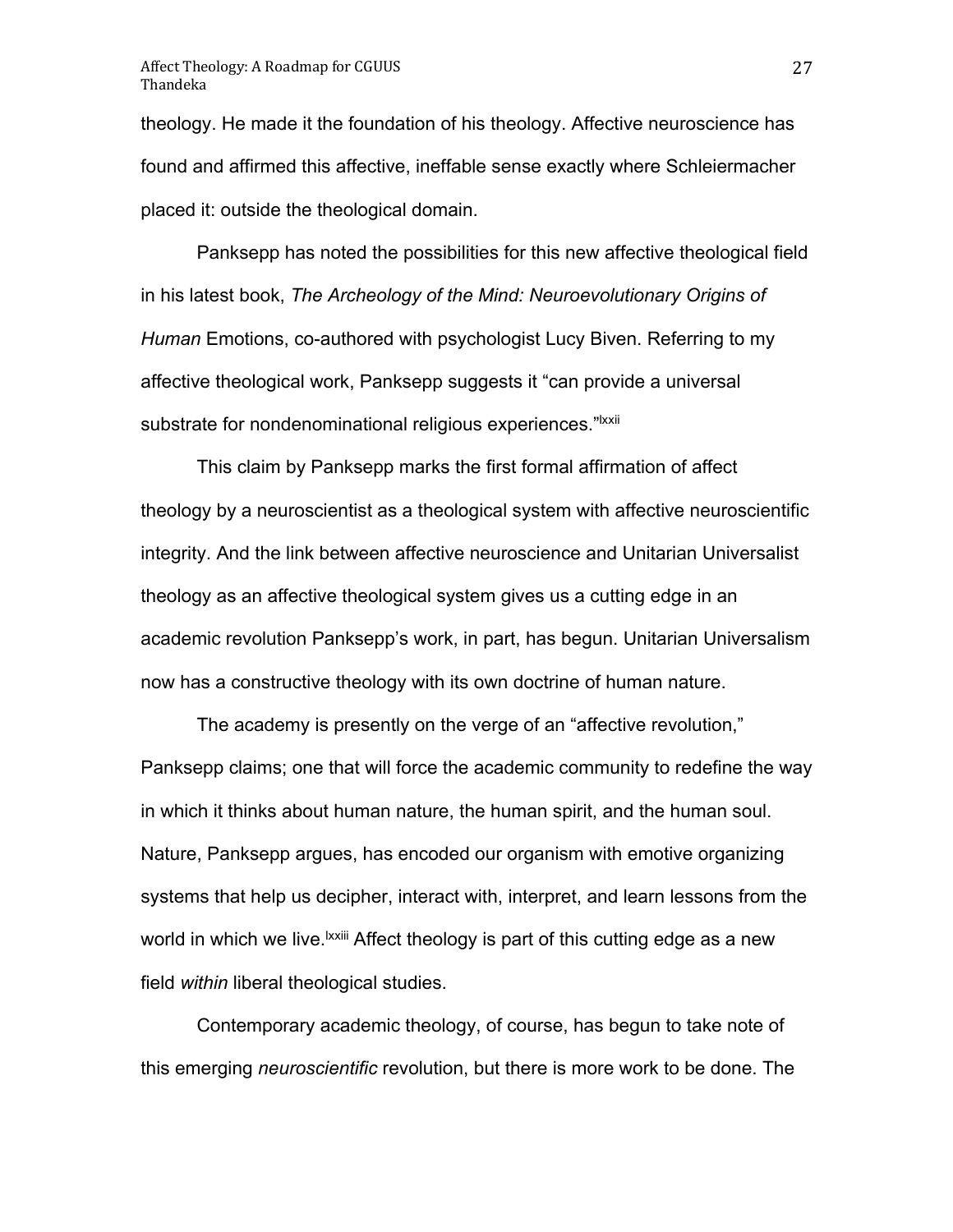new field, *neurotheology,* has emerged to explain old religious beliefs using the new scientific work. Theists are using brain science to explain how God gets into our heads.<sup>Ixxiv</sup> Non-theists are using neuroscience to get rid of all such theistic claims.<sup>1xxv</sup> In other words, much of the current neurotheological work attempts to "*harmonize* scientific method and religious belief,"lxxvi rather than to reveal the hidden foundational claim that occurs before and beyond rationally explained and delineated beliefs.<sup>Ixxvii</sup>

A more balanced and non-reductionist theological engagement with contemporary brain science can be achieved when we begin with insights from Schleiermacher's *Affekt* theology and contemporary affective neuroscience, which challenge traditional notions of the human soul as a disembodied entity.<sup>Ixxviii</sup> The human soul, like every other aspect of human nature, has neurological characteristics, constraints and histories.<sup>Ixxix</sup>

Affect theology explains how and why Unitarian Universalism can draw on disparate religious and wisdom sources and also can include a vast array of persons with secular and religious interests in our communities: we love beyond belief.

Affect theology shows how this affective disposition – this feeling of love beyond belief – is established and sustained. And it explains how and why these personal and congregational experiences guided by affective theological insights can grow membership, expand financial stewardship, and send legions of UUs to the streets as social justice workers who stand strong on the side of love.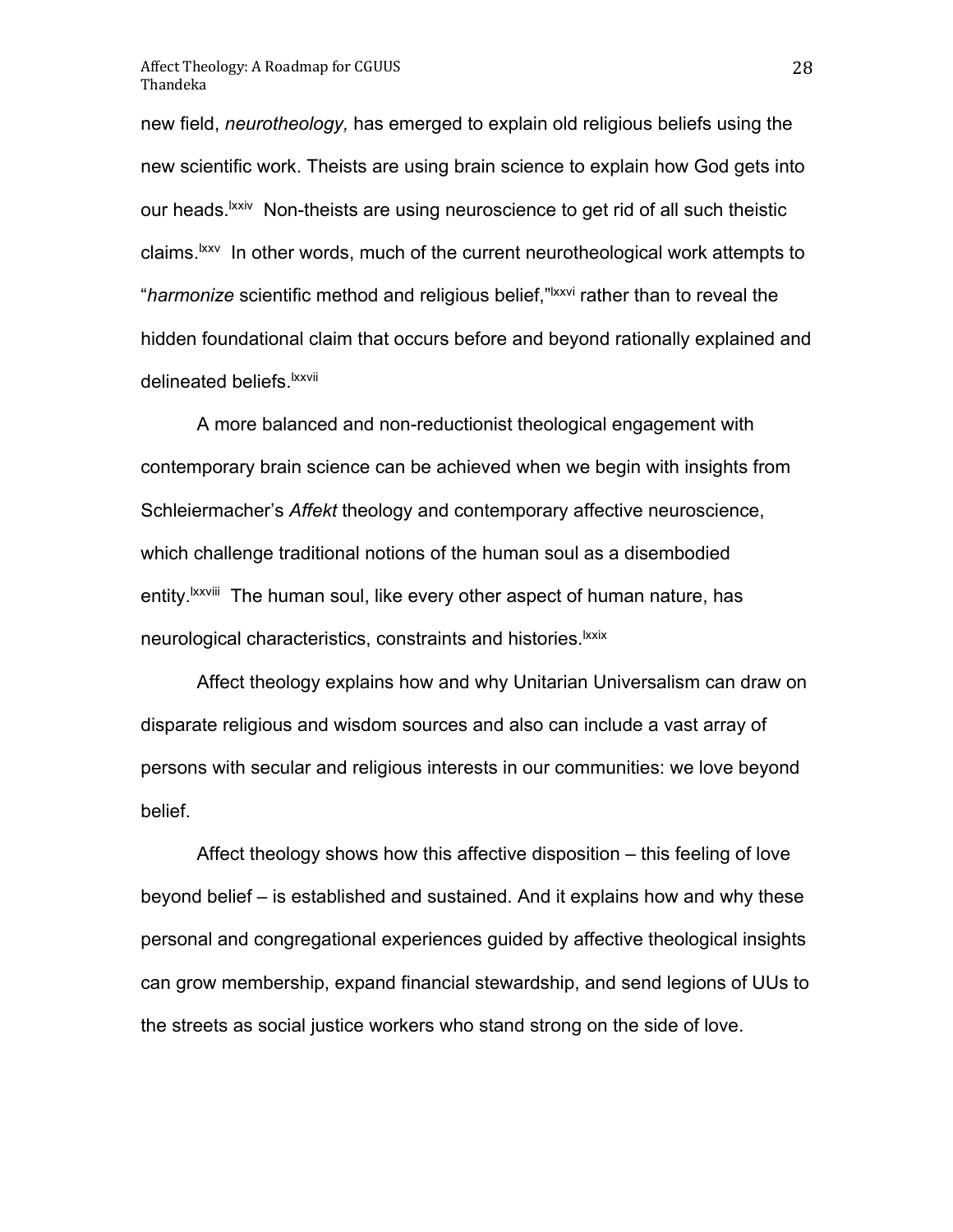Three basic affective theological premises about our liturgical practices can inform your internship work as the next generation of UU ministers:

1. **The Individual's Personal Experience of a Change of Heart:** Congregants should feel better by the end of the service than they felt before the service began so that they have new energy to handle the struggles, difficulties, trials and triumphs in their lives with wholehearted spiritual integrity.

2. **The Congregation's Liturgical Template**: An ethos of care and compassion should be created liturgically within the sanctuary through music, song, and other practices that support and encourage uplifting experiences of a change of heart within the gathered community.

3. **The Spoken Word**: Sermons and homilies should narrate, support, explain, and affirm how and why the personal experience of a change of heart takes place.

As seminarians in training to lead self-defined secular and religious Unitarian Universalists, you will need a *theological* course of studies that attends to the affective dimensions of their hearts using insights from the affective sciences. You can create conferences, workshops, courses, and retreats to do this affective theological work together. And you can invite musicians, poets, and dancers who can help you create Sunday services that will have emotional intelligence as well as intellectual integrity.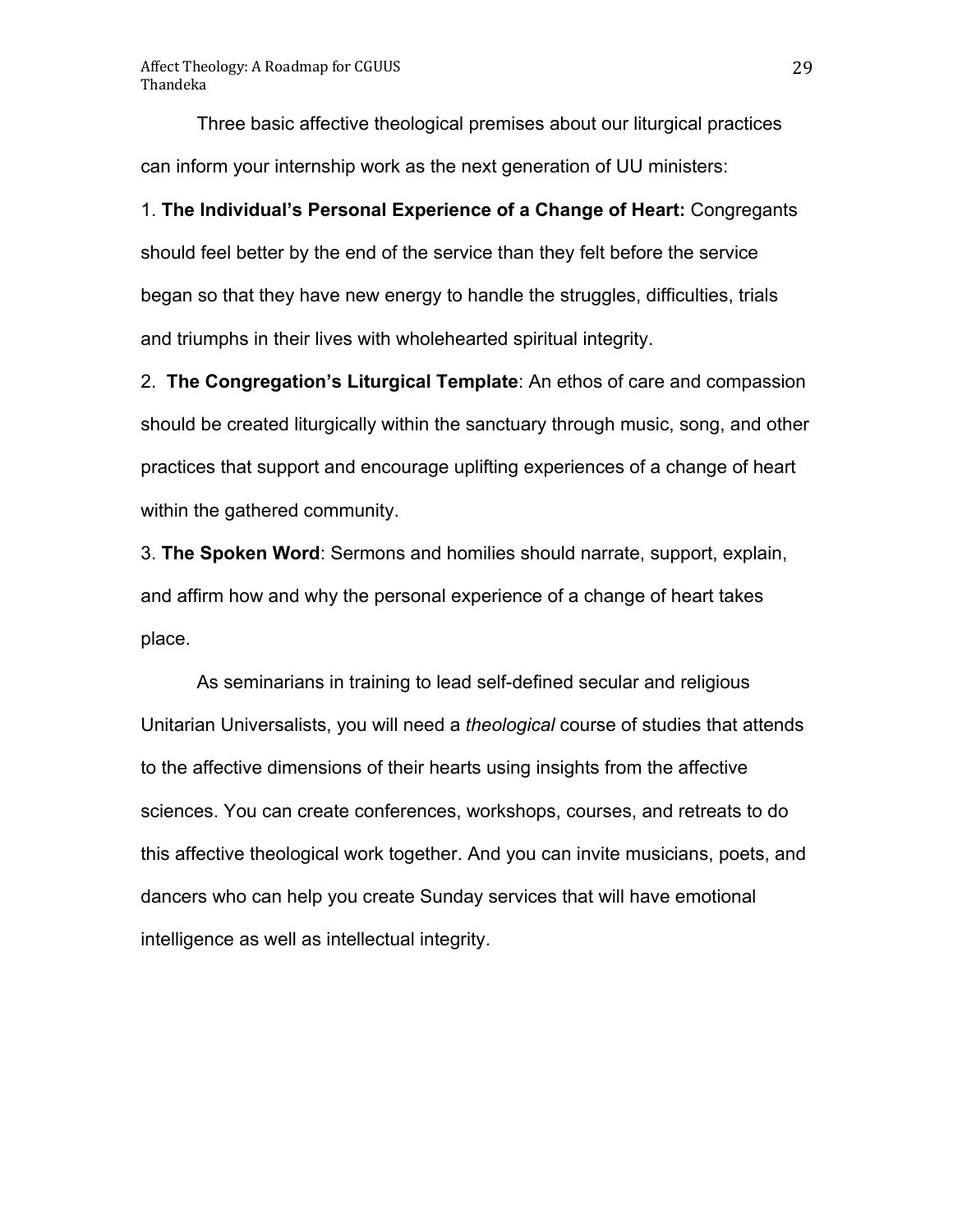## **The Eighth Step: The Future of Liberal Religion**

A system of local, regional, and national weekend CGUUS retreats could be developed to provide UU seminarians with a deeper understanding of affect theology and its application to their work. Here's a vision for a series of in depth workshops:

- **I. AFFECTIVE THEOLOGICAL STUDIES.** To provide the theological and affective neuroscientific tools needed to peer into the affective dimension of liberal faith and explore how triggered emotions create, sustain, fortify or derail liberal faith and progressive social justice work. Led by Thandeka, other affect theologians, and affective neuroscientists.
- **II. LITURGICAL SKILLS.** To develop visceral as well as conceptual knowledge of how emotional intelligence is used in Sunday services to create liturgies that heal and transform world-weary UU souls. Led by musicians, theatre directors, dancers and voice coaches along with affect theologians.
- **III. BASIC BUSINESS MANAGEMENT AND ORGANIZATIONAL SKILLS.** To teach business management skills and an understanding of the role and function of boards. Led by businesspersons.
- **IV. PERSONAL SPIRITUAL PRACTICES.** To help seminarians develop or fine tune their personal spiritual practices and clarify the connections between these practices and their work. Led by spiritual directors.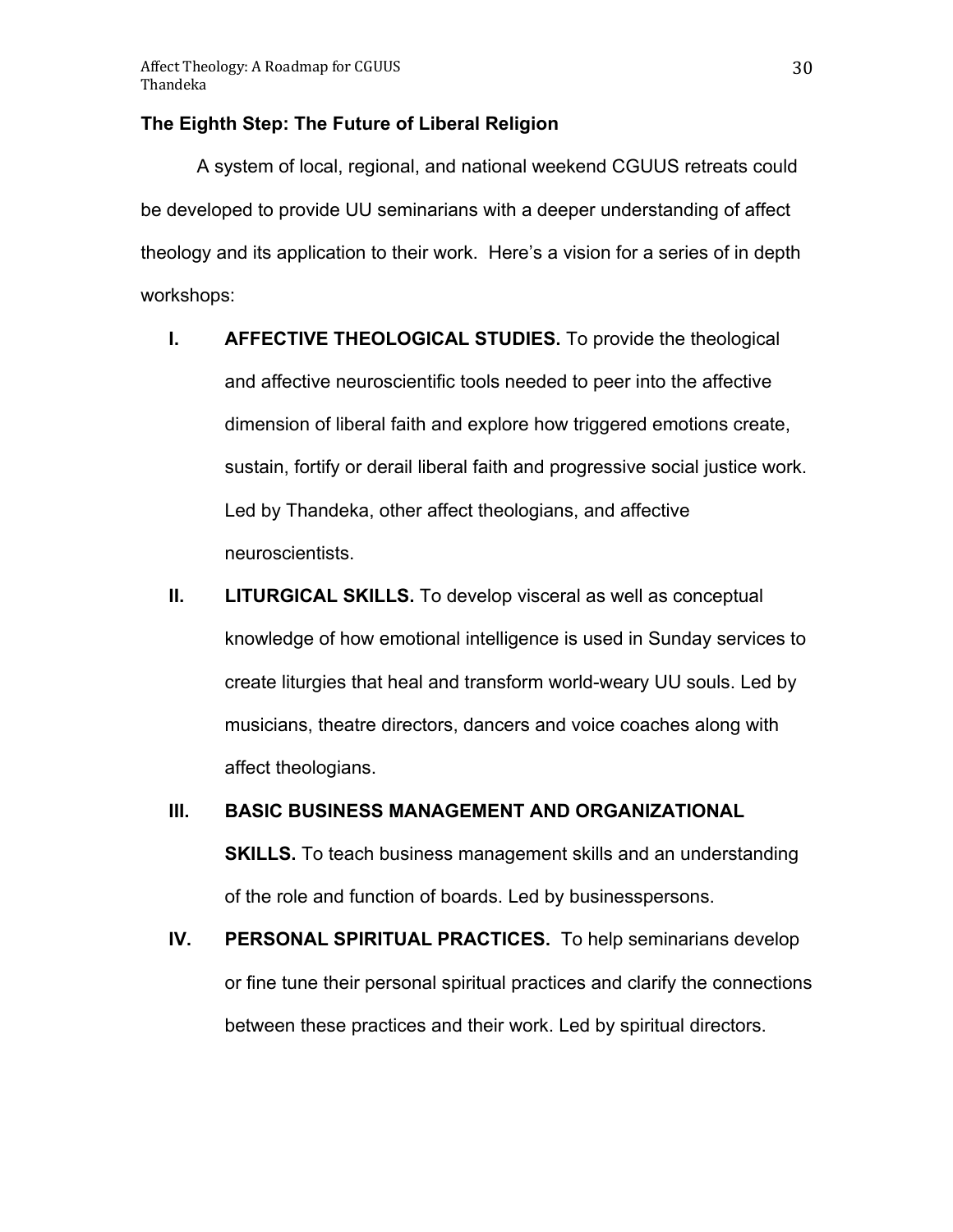# **V. SMALL GROUP MINISTRY PROGRAMS AND STRATEGIES.** To

help seminarians enliven congregations and expand participation in social justice work through small group ministry programs. Led by community organizers and affect theologians.

The choice to do this kind of affective theological work together as the Continental Gathering of Unitarian Universalist Seminarians is, of course, yours. You have the ability to succeed in this new work. Don't let the weight of the received liberal theological traditions and their contemporary spin-offs as religious studies venues for identity issues and social justice work crush your efforts. Together you can develop a roadmap for the creation of a Unitarian Universalist course of studies that restores what's been missing in our seminaries for two centuries: the practice of kindling the loving heart of our liberal faith.

<sup>&</sup>lt;sup>i</sup> This essay is an expansion of my 2013 keynote address at the inaugural meeting of the Continental Gathering of Unitarian Universalist Seminarians [CGUUS] at Harvard Divinity School. I draw heavily on my previously published work, which is cited in subsequent endnotes, to show how this work, collectively, serves as the foundation for affect theology as a  $21^{st}$  century constructive theology for liberal faith.

ii Martin Redeker, *Schleiermacher: Life and Thought*, trans. John Wallhausser (Philadelphia: Fortress Press, 1973), 187; 188-199.

iii See Thandeka, "Schleiermacher, Feminism, and Liberation Theologies: A Key," *The Cambridge Companion to* Schleiermacher, ed. Jacqueline Marina (Cambridge: Cambridge University Press, 2005), 290ff. On the evolution of the term *Affekt*, see Karl Bernecker's book, *Kritische Darstellung der Geschichte des Affektbegriffes:Von Descartes bis zur Gegenwart,* Inaugural-Dissertation zur Erlangung der philosophischen Fakultaet der Koeniglichen Universität Greifswald (Berlin: Druck von Otto Godemann, 1915), 1-3. Bernecker traces the first appearances of the term *Affekt* (from the Latin root *affectus)* in the German language in the seventeenth century. As Bernecker notes, the terms *affect* (*Affekt*) and the *movement of the disposition* (*Gemütsbewegung*) of a person very quickly became equivalent terms. The German term *Affekt*, however, was used to describe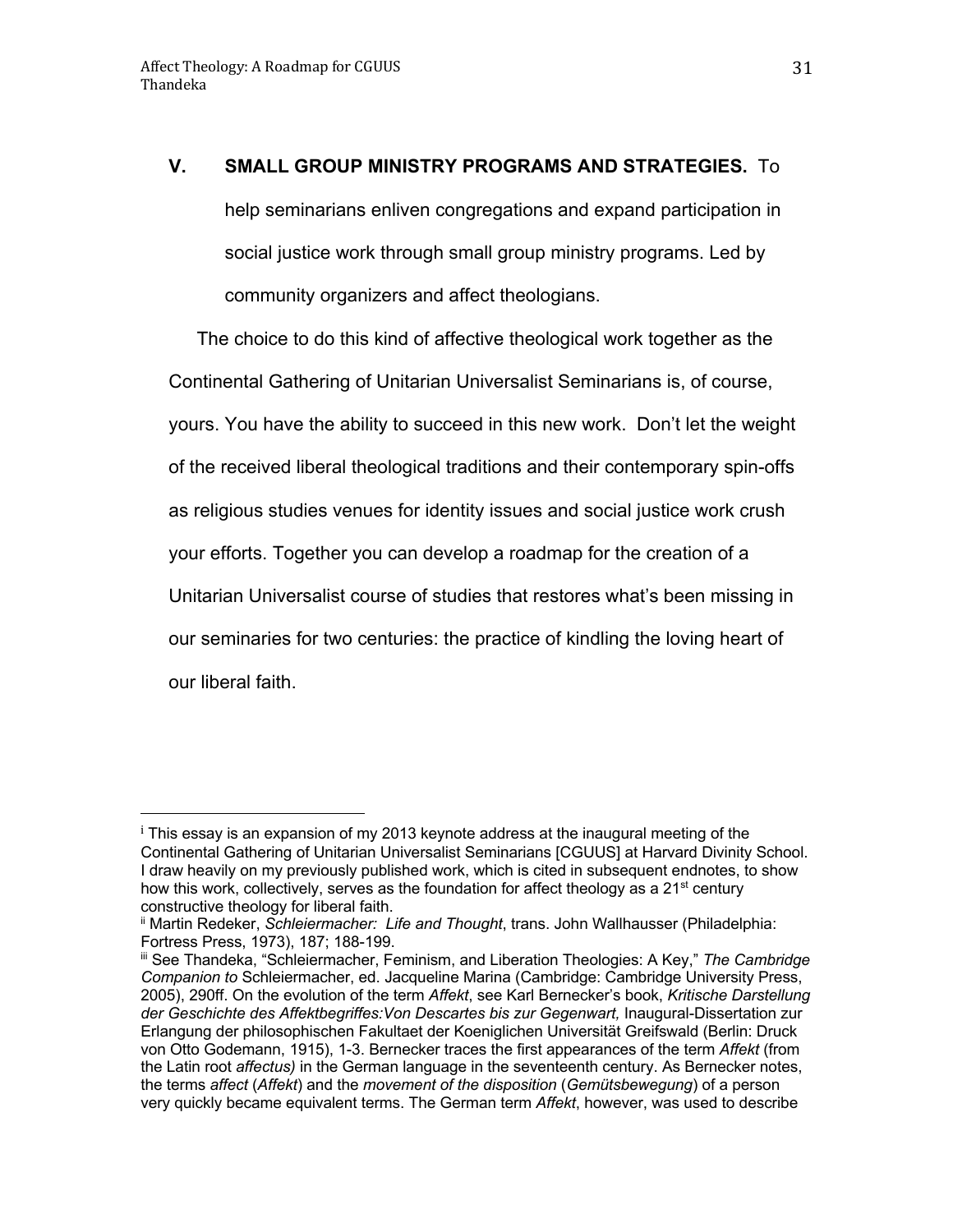<u> 1989 - Andrea San Andrea San Andrea San Andrea San Andrea San Andrea San Andrea San Andrea San Andrea San An</u> the spiritual condition (*vestige*) of a person. The term was almost never used to describe the physical condition of a person (*körperliche Befinden)*. Schleiermacher broke this rule. See Friedrich Schleiermacher, Author's Preface to the Second Edition, *The Christian Faith, e*d. H. R. Mackintosh and James Stuart Stewart (Edinburgh: T. &T. Clark, 1928. Reprint, with a forward by B. A. Gerrish, 1999), xiii-xiv; *Der christliche Glaube nach den Grundsätzen der evangelischen Kirche im Zusammenhang dargestellt* (1830-31), ed. Rolf Schäfer (Berlin: Walter de Gruyter, 2003), 3-4.

iv Friedrich Schleiermacher, Die praktische Theologie nach den Grundsaezen der evangelishchen Kirche im Zusammenhange dargesteelt, Aus Schleiermachers handschriftlichen Nachlasse und nachgeschriebenen Vorlesungen, hg. v. J. Frerichs (Berlin 1850), Friedrich Schleiermachers saemmliche Werke (Berlin: G. Reimer, 1850), I/13, 28. Photomechanischer Nachdruck (Berlin: Walter de Gruyter, 1983). English translation of two selections from this work have been published in the book *Christian caring: selections from practical theology*, James O. Duke, trans.,

<sup>v</sup> Friedrich Schleiermacher, On Freedom, trans. Albert L. Blackwell (Lewiston, NY: The Edwin Mellen Press, 1992,) 131.

vi Friedrich Schleiermacher, *Über den Umfang des Begriffs der Kunst in Bezug auf die Theorie Derselben,* Anhang (Akademie-Abhandlungen) 1831/32. *Friedrich Schleiermachers Sämmtliche Werke* (n. 5), III/3, 181-224. Schleiermacher read the first two parts of this essay on 11 August 1831 in the plenary session of the Royal Academy of the Sciences.

vii Schleiermacher, *The Christian Faith,* 4.1-4.

viii Ibid.

ix Ibid.

<sup>x</sup> Karl Barth, *Protestant Thought: From Rousseau to Ritschl* (New York: Harper, 1959), 341-54. xi Karl Barth, "The Christian Faith," in *The Theology of Schleiermacher: Lectures at Göttingen, Winter Semester of 1923–24,* ed. Dietrich Ritschl, trans. Geogrey W. Bromiley (Grand Rapids, Mich.: Eerdmans, 1982).

xii Thandeka, "Schleiermacher's *Affekt* Theology," *The International Journal of Practical Theology*  (December 2005) 9:2, 199. Thomas Albert Howard, *Protestant Theology and the Making of the Modern German University* (Oxford: Oxford University Press, 2006), 197-207.

xiiiMartin Luther, *Lectures on Galatians 1535, Chapters 1-4,* Jaroslav Pelikan, ed., *Luther's Works*  (Saint Louis: Concordia Publishing House, 1963), 26: 120. Luther, for example, in his *Lectures on Galatians*, defined conscience as the bride of Christ designed by God:

Let [the Christian] permit the Law to rule his body and its members but not his conscience. For that queen and bride must not be polluted by the Law but must be kept pure for Christ, her one and only husband; as Paul says elsewhere (2 Cor. 11:2): "I betrothed you to one husband." Therefore let the conscience have its bridal chamber, not deep in the valley but high on the mountain. Here let only Christ lie and reign, Christ, who does not terrify sinners and afflict them, but who comforts them, forgives their sins, and saves them.

Calvin also defined conscience as a divinely constructed mean between man and God. Defining *conscience* in the *Institutes*, Calvin writes:

it first behooves us to comprehend what conscience is: we must seek the definition from the derivative of the word. For just as when through the mind and understanding men grasp a knowledge of things, and from this are said "to know," this is the source of the word "knowledge," so also when they have a sense of divine judgment, as a witness joined to them, which does not allow them to hide their sins from being accused before the Judge's tribunal, this sense is called "conscience." For it is a certain mean between God and man, because it does not allow man to suppress within himself what he knows, but pursues him to the point of convicting him. This is what Paul understands when he teaches that conscience also testifies to men, where their thought either accuses or excuses them in God's judgment (Rom. 2:15-16). A simple knowledge could reside, so to speak, closed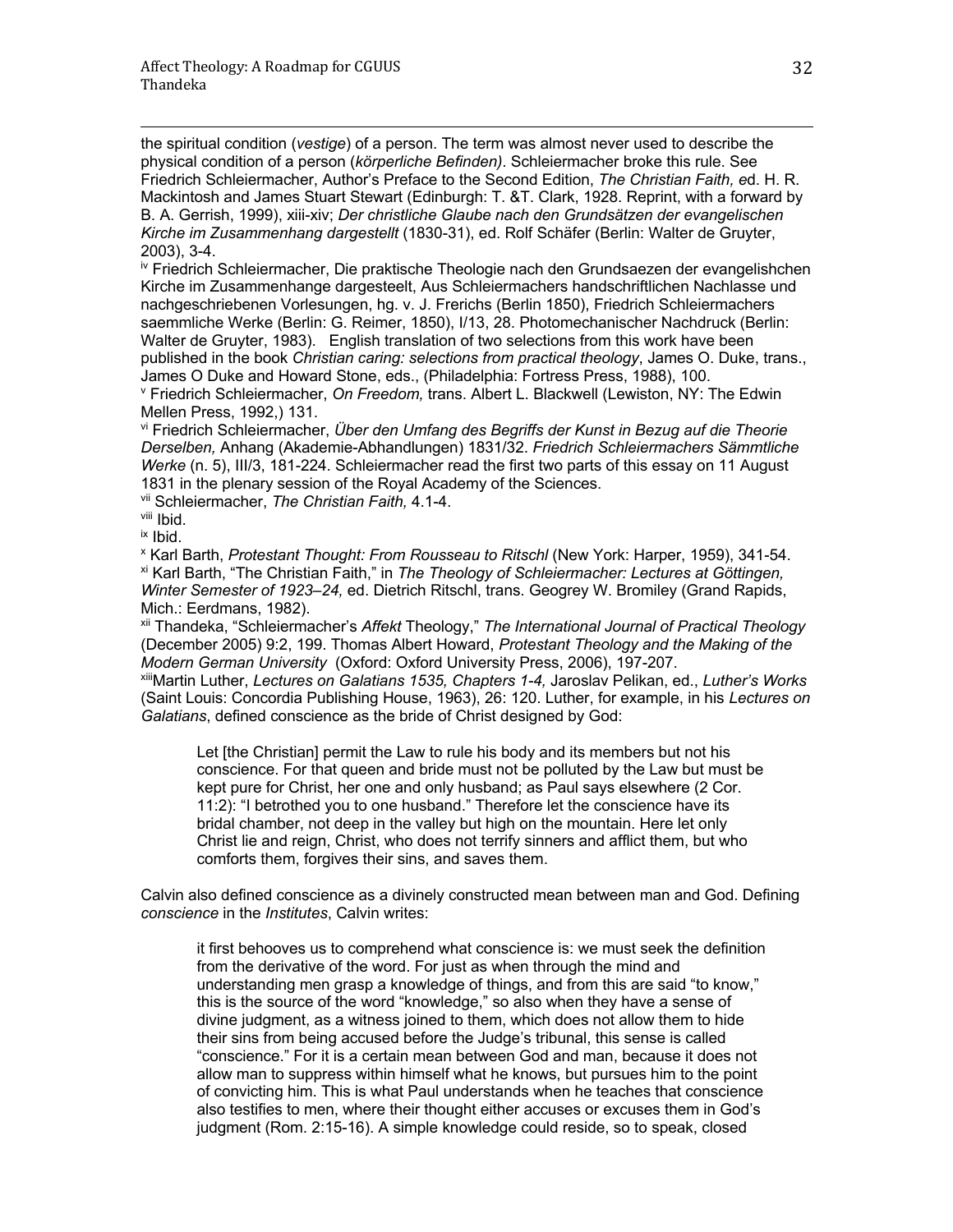up in man. Therefore this awareness which hales man before God's judgment is a sort of guardian appointed for man to note and spy out all his secrets that nothing may remain buried in darkness.

<u> 1989 - Andrea San Andrea San Andrea San Andrea San Andrea San Andrea San Andrea San Andrea San Andrea San An</u>

John Calvin, *Calvin: Institutes of the Christian Religion*, John T. McNeill, ed., *The Library of Christian Classics* vol. XX (Philadelphia: The Westminster Press, 1960), 3.19.2. See Randall C. Zachman's *The Assurance of Faith: Conscience in the Theology of Martin Luther and John Calvin* (Minneapolis: Fortress Press, 1993) for a lucid analysis of the respective differences in the use of *conscience* by these two Reformers. For further elucidation of this overall problem see the present author's essay, "Schleiermacher's *Affekt* Theology," 206ff.

xiv Friedrich Schleiermacher, *On the Glaubenslehre: Two Letters to Dr. Lücke*, trans. James Duke and Francis Fiorenza (Chico: Scholars Press, 1981), 57. Emphasis added. See also Thandeka, *The Embodied Self: Friedrich Schleiermacher's Solution to Kant's Problem of the Empirical Self*

<sup>xv</sup> Karl Barth, *Protestant Theology in the Nineteenth Century*, trans. Brian Cozens and John Bowden (Grand Rapids, Michigan: Wm. B. Eerdmans Publishing Company, 2002), 420. xvi Gary Dorrien, "Introduction," *The Making of American Liberal Theology: 1950-2005* (Louisville: Westminster John Knox Press, 2006), 1-8. xvii Ibid.

xviii Ibid., 529. See Carter Heyward, "We're Here, We're Queer: Teaching Sex in Seminary," in *Body and Soul: Rethinking Sexuality as Justice-Love*, ed. Marvin M. Ellison and Sylvia Thorson-Smith (Cleveland: Pilgrim Press, 2003) 78-96, quote, 93.

xix Thandeka, "Future Designs for American Liberal Theology," *The American Journal of Theology and Philosophy* (January 2009), 30:1.

xx Friedrich Schleiermacher, *On Religion: Speeches to Its Cultured Despisers*, trans. Richard Crouter, (Cambridge: Cambridge University Press, 1988), 138.

xxi Thandeka, "Schleiermacher's *Affekt* Theology."

xxii Schleiermacher, *The Christian Faith*, 100.3

xxiii Conrad Wright, "Introduction," *Three Prophets of Religious Liberalism: Channing, Emerson, Parker*, second edition, ed. Conrad Wright (Boston: Beacon Press, 1986), 3.

xxiv William Ellery Channing, *Memoir of William Ellery Channing, ed. William Henry Channing*  (Boston: Wm. Crosby and H. P. Nichols, 1848), 96-97.

xxv Thandeka, "New Words for Life," A *Language of Reverence*, ed. Dean Grodzins (Chicago: Meadville Lombard Press, 2004).

xxvi William Ellery Channing, "The Evil of Sin," *Discourses* (Boston: Charles Bowen, 1832). xxvii Ibid., 221.

xxviii Robert D. Richardson, "Schleiermacher and the Transcendentalists," *The Transient and the Permanent: The Transcendentalist Movement and Its Context*, *Studies in American History and Culture 5*, ed. Charles Capper and Conrad Edick Wright (Boston: Massachusetts Historical Society, 1999). Moreover, as Howe notes in *The Unitarian Conscience,* Channing is often thought of as a Transcendentalist because two of his mentors – William Ellery Channing and Elizabeth Palmer Peabody – were Transcendentalists. But a close study of Channing's work, as Howe demonstrates, shows that Channing disowned the "rebels" as they moved beyond the bounds of traditional Christianity (18).

xxix Ralph Waldo Emerson, "The Divinity School Address," *Three Prophets of Religious Liberalism: Channing, Emerson, Parker*, second edition, ed. Conrad Wright (Boston: Beacon Press, 1986). xxx This discussion of the Transcendentalists is based, in part, on insights from Richardson's essay, "Schleiermacher and the Transcendentalists."

xxxi Andrews Norton, *The "Latest Form of Infidelity" Examined* (Cambridge: Published by John Owen, 1839).

xxxii George Ripley, "Defense of 'The Latest Form of Infidelity' Examined: A Third Letter to Mr. Andrews Norton, Occasioned by his Defense of *A Discourse on the Latest Form of Infidelity"*  (Boston: James Munroe and Company, 1840).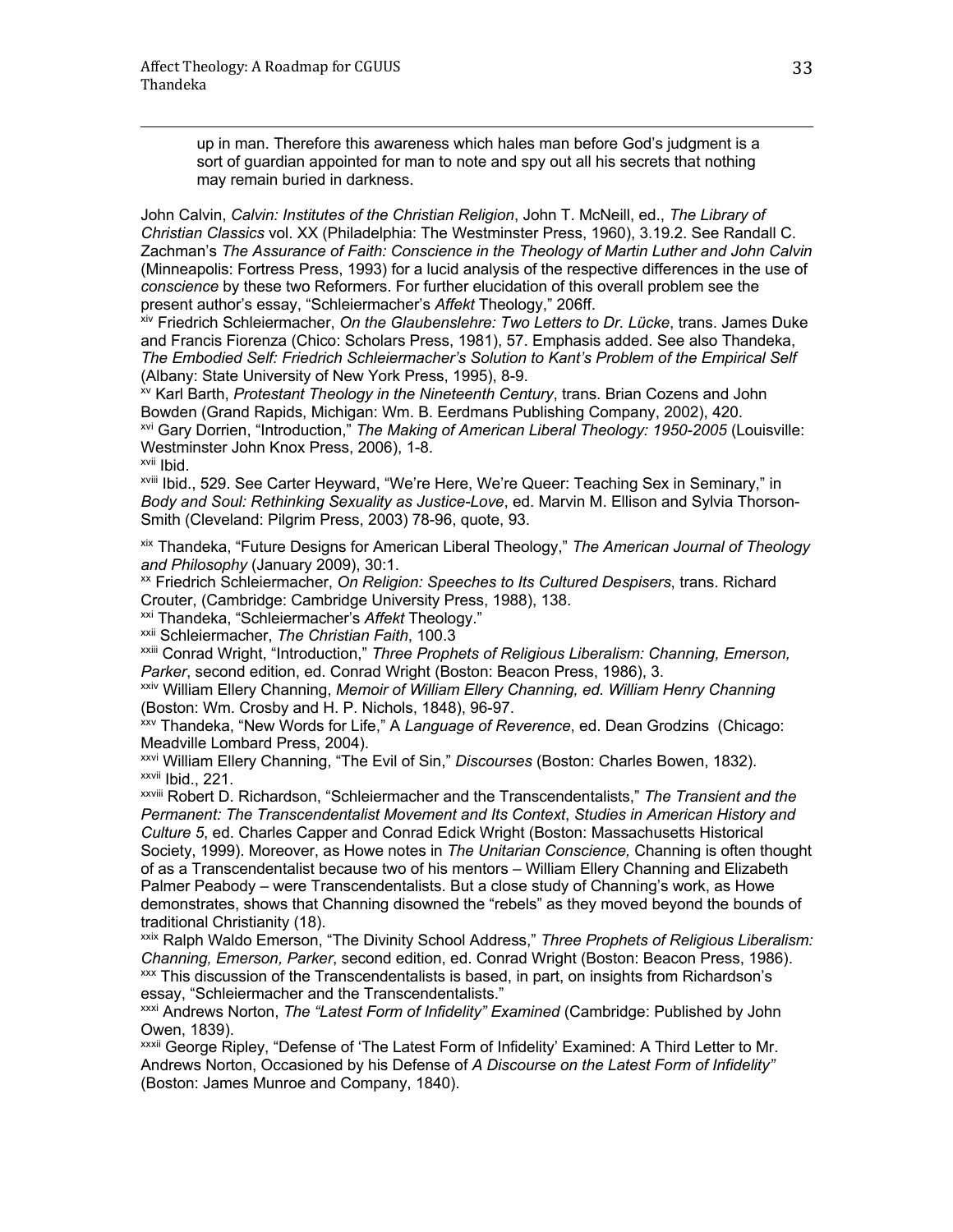xxxiii Daniel Walker Howe makes these points in his book, *The Unitarian Conscience: Harvard Moral Philosophy: 1805 – 1860* (Middletown, Connecticut: Wesleyan University Press, 1970), 31- 32.<br><sup>xxxiv</sup> Ibid., 48.

<u> 1989 - Andrea San Andrea San Andrea San Andrea San Andrea San Andrea San Andrea San Andrea San Andrea San An</u>

<sup>xxxv</sup> Thomas Reid, "Essays on the Active Powers of Man," *Inquiry and Essays*, eds. Ronald E. Beanblossom and Keith Lehrer (Indianapolis: Hackett Publishing Co., 1983), 352. xxxvi Ibid., 322.

xxxvii Ibid.

xxxviii This is why conservative historian Gertrude Himmelfarb can rightly stake out liberal turf as conservative terrain. As she notes in her book *The Roads to Modernity: The British, French, and American Enlightenment* (New York: Alfred A. Knopf, 2004), the "driving force of the eighteenthcentury British Enlightenment" lies at the foundation of both American liberalism and conservatism. So she urges her fellow conservatives not to turn away from these values when espoused by liberals. Rather, she suggests, simply add what the liberals leave out, namely, the "social virtues" and the "social affections." This added factor, Himmelfarb assures her readers, will make conservative change their minds about liberal cant, namely, "the usual litany of traits associated with the Enlightenment – reason, rights, nature, liberty, equality, tolerance, science progress – [with] reason invariably [heading] the list." The real ground of liberal moral values and religious belief, Himmelfarb insists, has always been conservative terrain – and always will be because the moral values found here are foundational to American faith.

xxxix Howe, *The Unitarian Conscience,* 5 – 23*.* 

xl James Davison Hunter, *American Evangelicalism: Conservative Religion and the Quandary of Modernity* (New Brunswick, NJ: Rutgers University Press, 1983), 27-34.

 $x$ li Ibid., 28.

xlii Ibid.

xliii Ibid., 27.

xliv Cited in Eric Metaxas' book *Bonhoeffer: Pastor, Martyr, Prophet, Spy – A Righteous Gentile vs. the Third Reich* (Nashville: Thomas Nelson, 2010), 101. xlv Ibid., 106.

xlvi John B. Cobb, Jr. *Spiritual Bankruptcy: A Prophetic Call to Action* (Nashville: Abington Press, 2010), 175.

xlvii Summary of The Barna Report Examines the State of Mainline Protestant Churches http://www.barna.org/barna-update/article/17-leadership/323-report-examines-the-state-ofmainline-protestant-churches (accessed October 28, 2012)

xlviii "`Nones' on the Rise," PewResearch Religion & Public Life Project, October 9, 2012 [http://www.pewforum.org/2012/10/09/nones-on-the-rise/] (accessed February 7, 2014); "5 Facts About Atheists," by Michael Lipka, Pew Research Center, http://www.pewresearch.org/facttank/2013/10/23/5-facts-about-atheists/ (accessed January 7, 2014).

xlix The description of this "vision" is taken from the October 9, 2012 PewResearch Religion and Public Life Project, "`Nones' on the Rise."

<sup>l</sup> **American Religious Identification Survey [ARIS 2008]:** 

http://b27.cc.trincoll.edu/weblogs/AmericanReligionSurvey-ARIS/reports/ARIS\_Report\_2008.pdf (accessed February 25, 2014). Also see Lipka's "5 Facts About Atheists."

<sup>li</sup> Panksepp, Affective Neuroscience.

<sup>Iii</sup> Jaak Panksepp, "On the Embodied Neural Nature of Core Emotional Affects," Journal of *Consciousness Studies,* 12, No. 8 – 10 (December 2005), 169.

[http://citeseerx.ist.psu.edu/viewdoc/download?doi=10.1.1.176.375&rep=rep1&type=pdf] liii Ibid., 101.

liv Ibid., 169-170, *passim.*

lv Panksepp, *Affective Neuroscience*, 135.

lvi Ibid., 247-49.

lvii Ibid., 247-48.

lviii This use of the term *contagion* in the above text to refer to Schleiermacher's notion, in *The Christian Faith*, 6.2, of the way in which consciousness of kind passes over into living imitation or reproduction (*in lebendige Nachbildung)* is based on Douglas F. Watt's important essay, "Toward